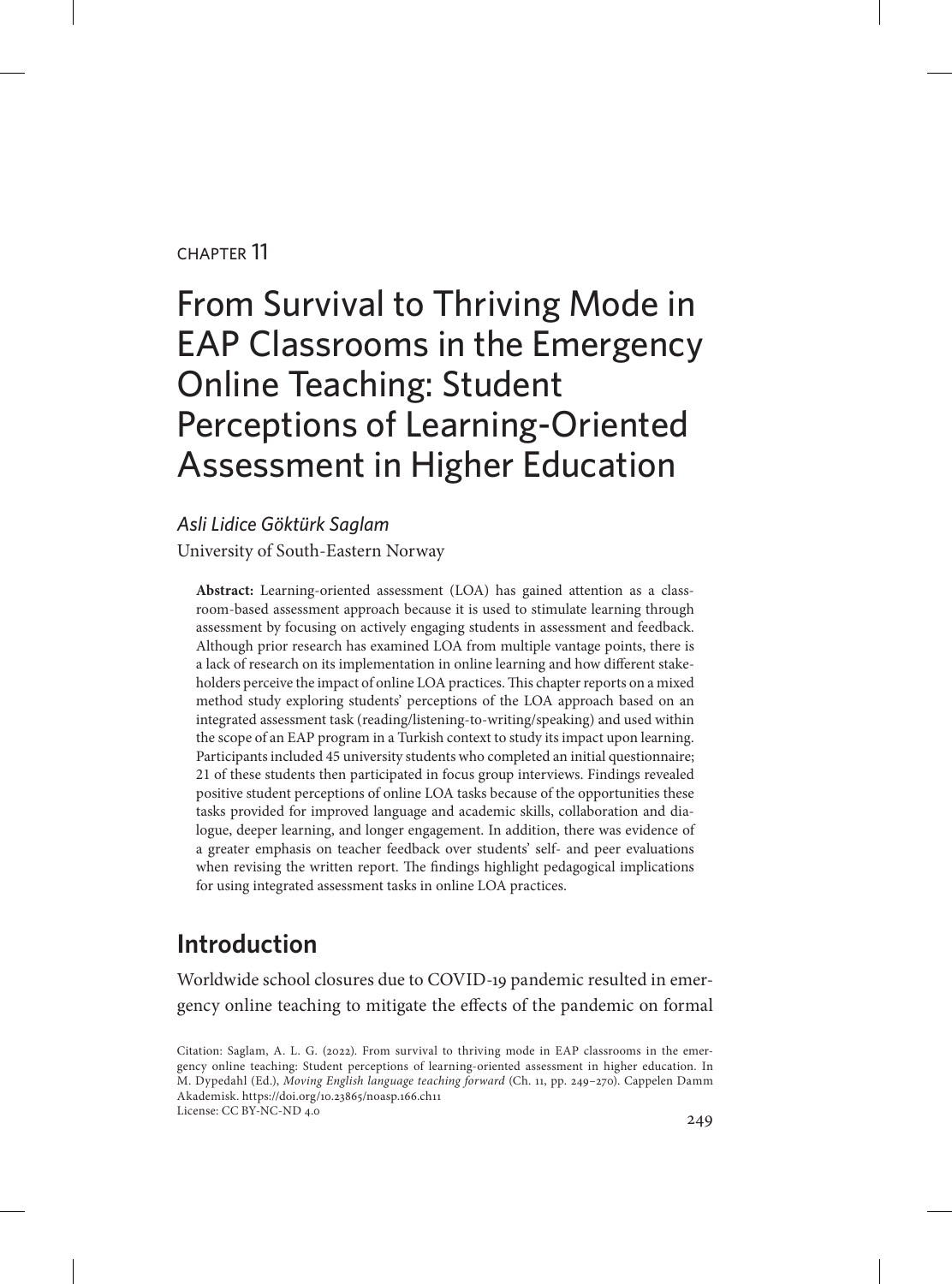teaching and learning (Bozkurt & Sharma, 2020). With the emergence of online teaching, standardized language assessment and testing procedures in many contexts were challenged by the sudden shift to emergency remote online education. Consequently, in some of the undergraduate English for Academic Purposes (EAP) courses offered within the scope of the undergraduate English program at our university in Turkey, teachers adopted project- and process-based assessment procedures which involve learning-oriented approaches to assessment. Although online teaching and assessment have emerged as the "new normal", little is known about how students perceive the effects of online assessment practices on their learning (Ma et al., 2021). This paper describes a learning-oriented approach (LOA) based on an integrated assessment task (reading/listening-to-writing/speaking) in higher education in a Turkish context and discusses its design and implementation during emergency online teaching. It also relates findings of a classroom-based research study, based on a student questionnaire and interviews, conducted to examine learner perceptions of the assessment task's impact upon learning.

Learning-oriented Assessment (LOA) has gained prominence in second and foreign language teaching (L2) contexts because it conceptualizes the view of assessment as "supporting learning in a systematic and integrated fashion" (Salamoura & Morgan, 2021). LOA engages students in discussions about constructs and expectations of assessment, facilitates learner self-regulation, promotes the use of metacognitive tools to plan, monitors and evaluates the learning process, and empowers lifelong learning (Baker et.al., 2021). Thus, LOA is conceptualized as an interactive means which focuses on providing greater learning opportunities and improvement of learning rather than simply ranking, measuring, and selecting learning (Scarino, 2013). From an LOA perspective, the key point of all assessment, whether formative or summative, is the extent to which it facilitates and promotes learning (Green, 2017).

According to Green (2017), when evaluating assessment use, it is important to unpack the perspectives of teachers, learners, and other stakeholders in terms of how they comprehend the demands of assessment and integrate these demands into their practice. In contrast to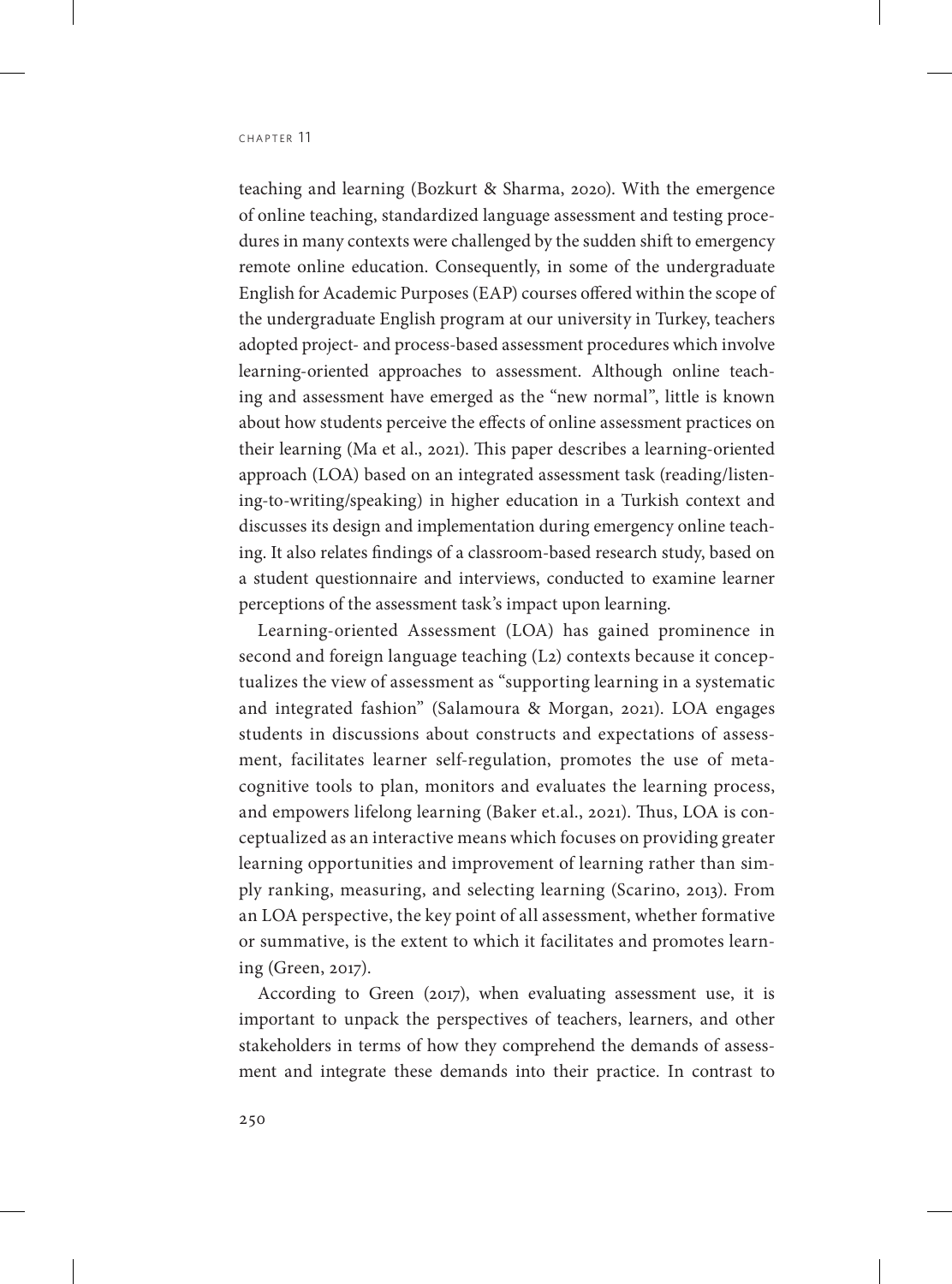traditional standardized assessment, which is often used in a wide variety of contexts for different purposes, LOA is associated with diversity of assessment across educational contexts and approaches. Thus, it is argued that further research is necessary to examine "the underlying features of LOA for a better understanding of how it is conceptualized and operationalized in different contexts" (Gebril, 2021, p. 2). Findings and implications derived from this study have the potential to contribute to the growing literature on LOA practices in different higher educational contexts.

In addition, exploring student perceptions can promote fairer assessment practice, which has emerged as a key challenge of online assessment procedures in various educational contexts. Aitken (2012) argued:

By listening to students, and reflecting on what they say, teachers will have important information to improve student learning and teacher praxis. Pedagogically-oriented teachers not only listen to students' voice respectfully, but also step back and trust students for taking much of the responsibility for their own assessment and learning. (p. 197)

Therefore, involving stakeholder voices provides insights for teachers and curriculum/testing developers for effective instructional design and implementation of LOA programs, bringing more learning opportunities. Consequently, within the context of this research study during online education, students' perceptions about their own needs and experiences gained prominence. LOA can establish assessment practices in a new conceptual framework, in turn guiding teachers to "develop and use assessment in more exciting and empowering ways to enhance meaningful learning" (Zeng et al., p. 213).

This study is an attempt to address the research purposes explained above through exploring the following research questions:

- 1. How do university L2 students consider the impacts of learning-oriented online integrated assessment tasks on their learning?
- 2. What are the perceived factors that facilitate student learning in online learning-oriented assessment?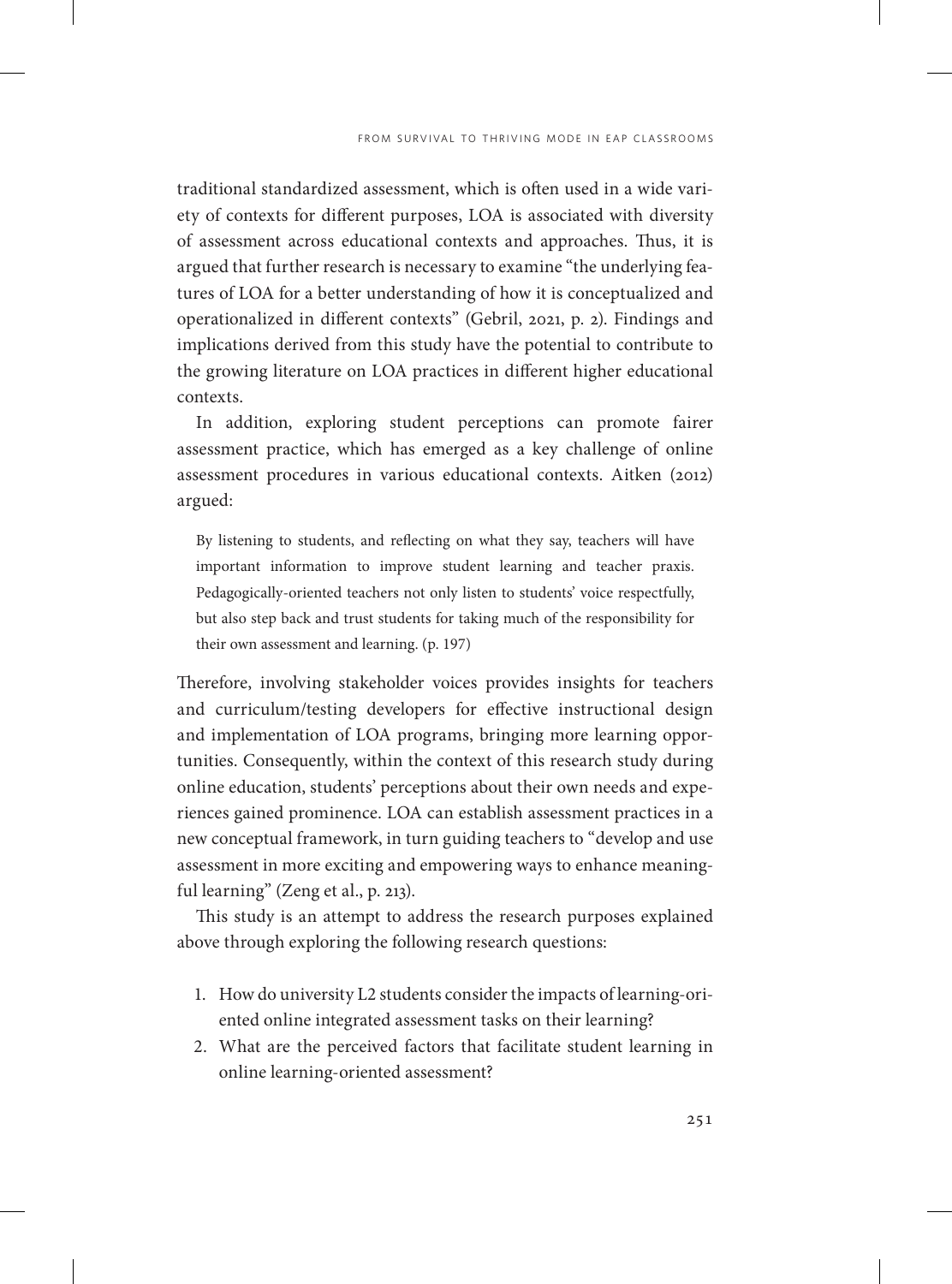# **Literature review**

## Features of learning-oriented assessment

According to Carless (2015), LOA primarily aims at developing "productive student learning processes" (p. 964), which involves the interaction of processes such as assessment tasks undertaken by students, expansion of self-evaluative capacities, and learner engagement with feedback. LOA requires cognitive engagement of both learners and teachers (Hamp-Lyons, 2017) and involves assessment for learning (AfL) strategies (Black & William, 1998; Stiggings et al., 2004) to harness assessment to facilitate the learning experience (Fulcher, 2021). In addition, Khan and Hassan (2021) suggest that LOA produces tasks that have three benefits: synergizing assessment's formative and summative functions, promoting active involvement of teachers in giving feedback that informs both teaching and learning, and promoting active engagement of learners in self-/peer assessment.

According to Carless et al. (2006), learning-oriented assessment involves three elemental features: (1) deliberately designed tasks to bring about effective learning, (2) active engagement through self-/peer evaluation, and (3) timely feedback providing learners with what-next strategies to improve their work. The first principle refers to tasks that engage learners in processes that support learning and guide them to "build the skills they will require if they are to perform effectively in the real world" (Hamp-Lyons, 2017, p. 90). Green (2017) concurs that this first principle is associated with task authenticity, relating assessment tasks to "language use in the world beyond the classroom" (p. 121). The second principle encompasses broader concepts of self- and peer assessment, such as learner training for identifying different performance levels used with evaluation criteria, judging one's own performance, determining actions to improve performance, and gaining assessment literacy in criteria use. This principle puts forth learner agency through self-regulation, interdependence, and building skills for life-long learning (Green, 2017). The final principle is associated with a feeding-forward approach (Duncan, 2007) in which learners are both supported to improve their task performance and use the feedback in different tasks and learning contexts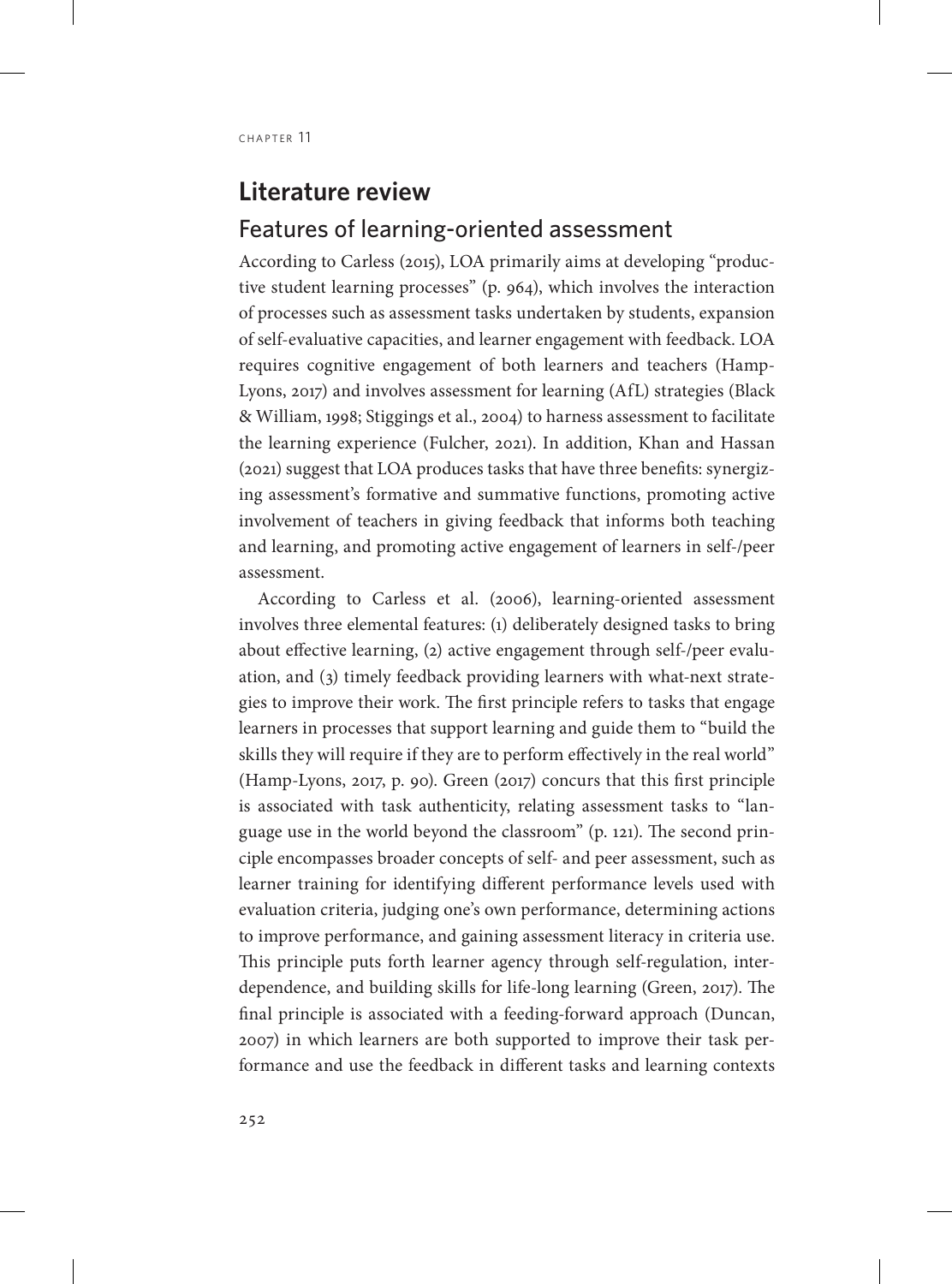(Hamp-Lyons, 2017). Green (2017) points out that in LOA, feedback is conceived as a regulatory mechanism for both teachers and learners to act on the insights gained to improve their performance.

All learning-oriented principles cultivate "sustainable assessment" since they stress "the need for all assessment practices to equip learners for the challenges of learning and practice they will face once their current episode of learning is complete" (Boud & Soler, 2016, p. 401). This emphasizes learning how to learn and how to self-direct. Zeng et al. (2018) remark that: "Knowledge and skills that school students of today will need when they join the workforce have not yet been created". Consequently, rather than simple knowledge transmission, education in the new century should target capacity building in the creation, management, and transfer of knowledge alongside its acquisition (Zeng et al., 2018). LOA aims at harnessing assessment practices to facilitate the learning experience through tasks that require "learner involvement in the process of doing and assessing the tasks, and the feedback provided to the learners on task performance" (Fulcher, p. 34). In addition, in LOA schemes, authentic language use can be achieved by the exploitation of integrated tasks (reading/listening-to- writing/speaking) (Fulcher, 2021; Plakans, 2013). Fulcher emphasizes the use of integrated, creative, goal-driven, authentic tasks that "require discussion, analysis, and response to reading or listening texts to reveal the ability to interpret and use language for practical purposes" (p. 38), leading to a change in the learners themselves. Similarly, Baker et al. (2021) argue that change and growth in academic writing is facilitated through integrated tasks involving regulation of metacognitive strategies (e.g., identifying the key information in source texts and planning its use in the written outcome) and cognitive processes (selective attention while reading, recall of reporting language when giving reference to source texts). To target change and growth in learners, effective LOA tasks should include opportunities for communication and integration of skills through dialogue, learner involvement, support through scaffolding, and feedforward feedback (Fulcher, 2021). The design of the integrated assessment task (explained in the Methodology section below) ensures these features.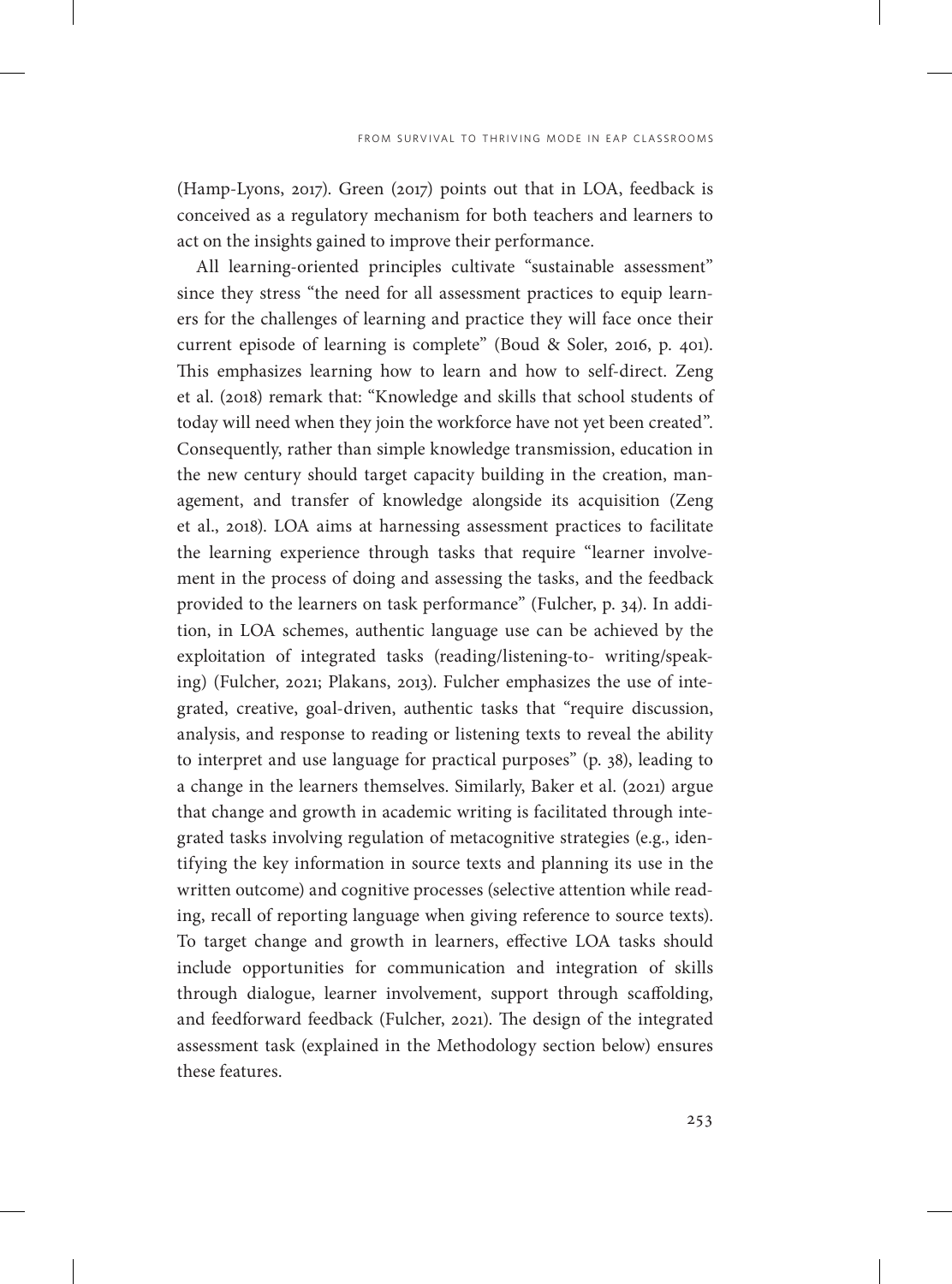## Impact of LOA on learning

Based on the core elements of a learning-oriented assessment approach, Carless (2015) draws attention to learning-oriented tasks, developing students' evaluative expertise, and enhancing students' engagement with feedback for the development of quality student learning in higher education. Studies in higher education concur that emphasis on learning-oriented assessment practices and self-/peer evaluation fosters effective learning (Boud & Falchikov, 2007; Sadler 2010). Hartle (2020) explored the efficacy and affordances of using LOA in an EAP program offered at an Italian university and concluded that adopting LOA as a framework in both summative and formative assessment tools may impact teaching pedagogy and student learning positively. Ma et al. (2021) examined students' perceptions of the impact of LOA on their feedback literacy in an online EAP writing course at a Hong Kong university during the COVID-19 pandemic. Researchers remarked that students held a primarily positive view of the influence of LOA on feedback literacy development in terms of appreciating feedback, developing judgements, and taking actions, but less favorable student opinions of the online mode of learning in promoting such literacy.

Learning-oriented classroom assessment has been shown to improve academic achievement (e.g., Baker et al., 2021; Kim & Kim, 2017; Navaie, 2018; Salamoura & Morgan, 2021), foster students' learning motivation and engagement (Keppell & Carless, 2006), and reduce their anxiety (e.g., Bayat et al., 2017). In their critical meta-analysis, Zeng et al. (2018) argue that LOA positively impacts student learning because assessment is seen as a process of learning, alongside assessment for learning (AfL) and assessment of learning (AoL) approaches. Assessment as Learning (AaL) refers to active student participation in their own assessment. AaL, it is argued, engages students in meta-cognitive processes such as setting learning goals, considering learning strategies, assessing learning progress, and using feedback to reach new understandings. It also directs students to autonomy and draws attention to complex tasks "that encourage students to show the connections they are masking among the concepts they are learning as they integrate their assessment into their learning" (p. 221).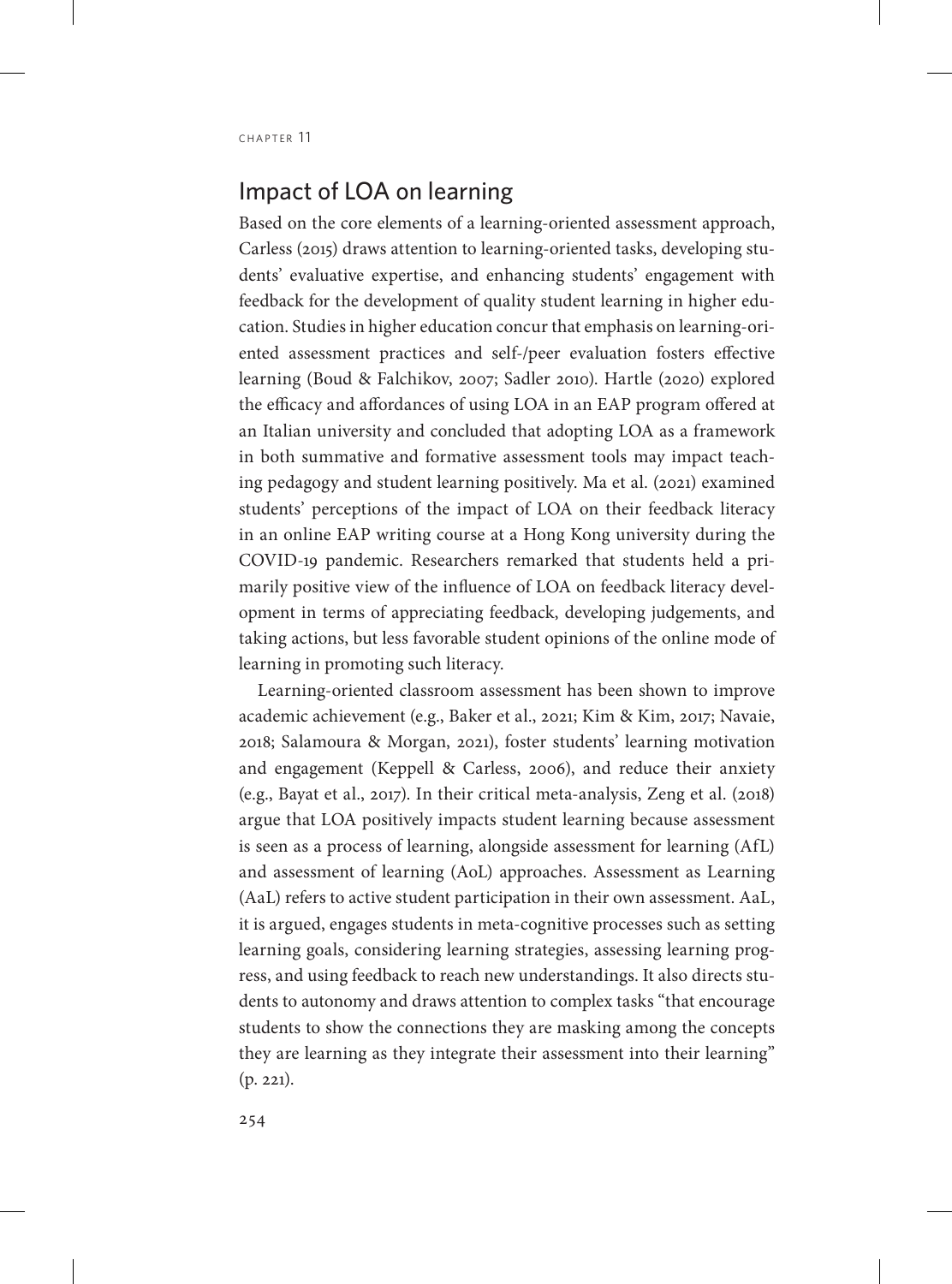Kim and Kim (2017) explored how reading-to-write tasks given to 10 TESOL graduate students within the scope of an EAP program in Korea are used for LOA, focusing on the instructor's feedback and its impact on learners' performance, concluding that the feed-forward approach provided improved student performance. The findings suggest that through learning-oriented feedback, LOA supported improvement in students' language and academic skills. It also provided an opportunity for the instructor to critically reflect on their own instruction. Researchers also noted that students recommended peer assessment for additional writing feedback.

In addition to teacher feedback, which feeds forward to the learners, LOA programs both value self- and peer assessment practices and position learners as assessors of their own/peer performance, which in turn promotes more efficient learning. By becoming critical evaluators of their own and/or peer performance, learners can become more independent as they are able to identify their current level of performance and determine what action they need to take to reach their desired level of competency (Black et al., 2003). Lam (2013) compared teacher, self- and peer assessment to investigate the extent to which each facilitated writing revision, concluding that while self-assessment might not guarantee text revision, if combined with focused teacher feedback, it may improve final drafts. On the other hand, Fyfe and Vella (2012) argued for explicit learner training on exploitation of assessment criteria, which would lead to improvement in writing. They examined assessment rubrics as an explicit teaching tool in the classroom that had the potential to lead to improved understanding and, consequently, to better outcomes in academic writing tasks. Findings revealed that students believed that reflective intervention had a beneficial effect.

Similarly, Shen et al. (2020) reported that while peer assessment significantly reduced Chinese college students' dependence on the teacher as well as enhanced learner autonomy and confidence, it did not improve their ability to evaluate their learning process in English writing classes. In another study, Lopez-Pellisa et al. (2021) examined peer feedback during a collaborative writing assignment in a blended learning environment comprised of 85 university students. They found that students were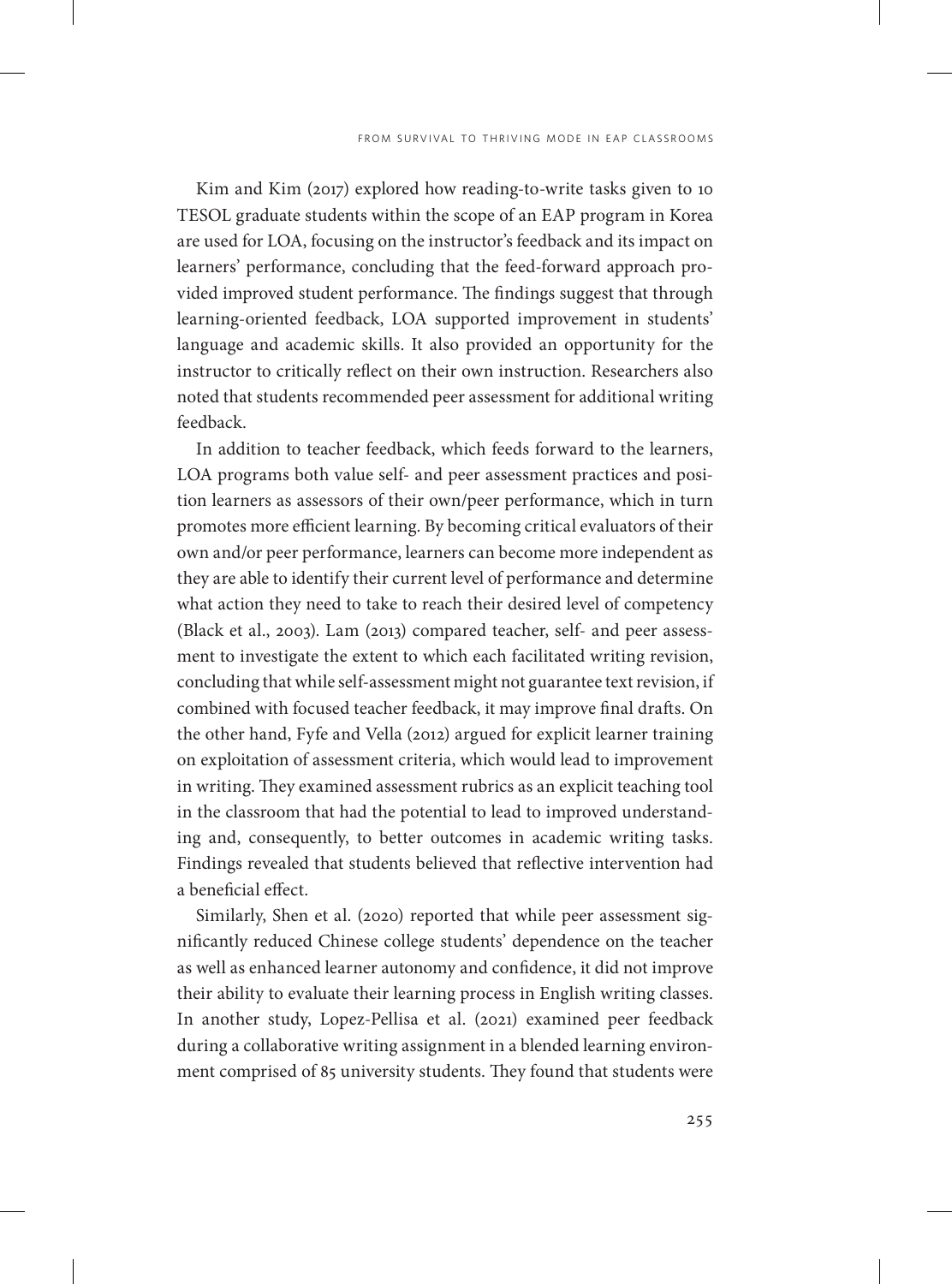encouraged to reflect on and discuss the content they worked with, consequently revising their written outcome.

# **Methodology**

#### The research context

This research study was conducted with first-year university students enrolled in a reading-into-writing-and-speaking EAP program in the Turkish context. This course consisted of 4 contact hours each week over a 16-week semester, and, due to COVID-19 lockdowns, it was conducted online through Zoom meetings integrated into the university's learning management system, Moodle.

Throughout this integrated skills undergraduate English course, students work on their academic and language skills to increase their autonomy in their field of study. Students' aims include improving their group presentation skills and academic writing skills (detecting a social, economic, or environmental problem, writing a research question, doing literature review, evaluating existing solutions and suggesting a new solution, citing, and referencing). The course objectives are embedded into content exploring the concepts of "sustainability" and "sustainable development goals". The EAP program aims to meet course objectives as well as provide comprehensive content knowledge. The content of the course entailed videos, abridged versions of United Nations' reports on various aspects of sustainability goals, authentic academic and newspaper articles, as well as articles and sources contributed by the students. Thus, the integrated approach employed a process-based reading-to-write-and-speak assessment task which was used both formatively and summatively.

The assessment task adopted the core features of LOA, including a deliberate focus on effective learning, self-/peer evaluation, and timely feedback, as illustrated in Table 1 on the next page.

Groups of students were required to work on a problem-solution paper in three stages, concluding with a presentation of their work to peers. In each phase, groups evaluated their own performance when working with a specifically designed rubric. Tutorials with their instructor provided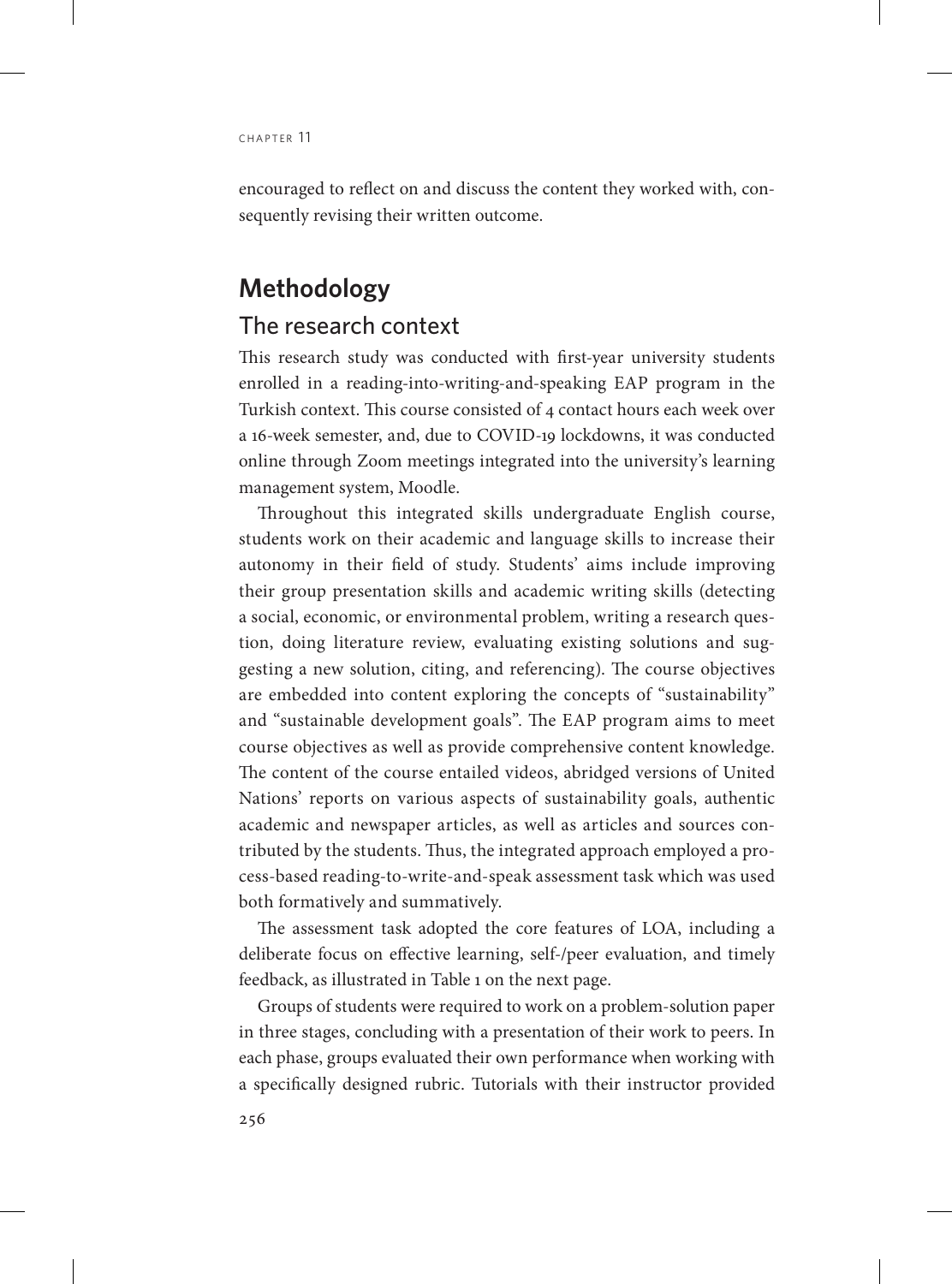| <b>Features of LOA</b> | <b>Integration of LOA Features into the Assessment Task</b>                                                                                                |
|------------------------|------------------------------------------------------------------------------------------------------------------------------------------------------------|
| Learning task          | Adaptation of integrated skills (reading-to-write, reading-to-speak), approach<br>to simulate authentic real-life language tasks expected in academic life |
| Student                | Rubrics to be used in each stage of the project to encourage learners' active                                                                              |
| involvement            | engagement in their own learning through self- and peer assessment.                                                                                        |
| in self-/ peer         | Evaluation of performance in group to foster opportunities for collaborative                                                                               |
| evaluation             | learning                                                                                                                                                   |
| Feedback as            | Written feedback and online Zoom tutorials to discuss suggested changes                                                                                    |
| feed-forward           | for improvement to guide and promote future learning                                                                                                       |

Table 1. Illustration of the Integration of LOA Features into the Assessment Task

students with opportunities to reflect on their outcome in comparison to the course objectives, ensure understanding of the feedback through discussion within the group, allow for further clarification, and consider ways forward. Student work was retained on the course Moodle page for revisiting prior feedback, which was used for corrective actions. Groups also used Google Files to work collaboratively online. In phase 1, they were asked to choose one of the UN sustainability goals as their research topic, determine a local context (e.g., their own campus and city) and formulate their solution-oriented research questions (i.e., How can we prevent plastic waste from being thrown into the sea off the coast of Istanbul?). Then, they outlined their research aims and briefly listed their preliminary research findings regarding underlying causes, major effects, and existing solutions with respect to their chosen threat. In phase 2, they submitted a research report of around 1,000 words, building both on their work in the prior phase as well as on teacher, self-, and peer evaluations. Acting on feedback, they revised the relevant parts of their work and went into more detail on the problem's significance (defining and analyzing the problem, referring to relevant and reliable external sources to demonstrate the scope of the problem). They also elaborated on causes, consequences, and existing solutions. Each group provided brief information on the solution player, summarized the existing solutions with research-based data, and evaluated the existing solutions based on their strengths and weaknesses in the target context. Then, learners assessed these solutions in relation to the research question and decided on actions to deal with their researched issue. In this phase, to support their research reports, learners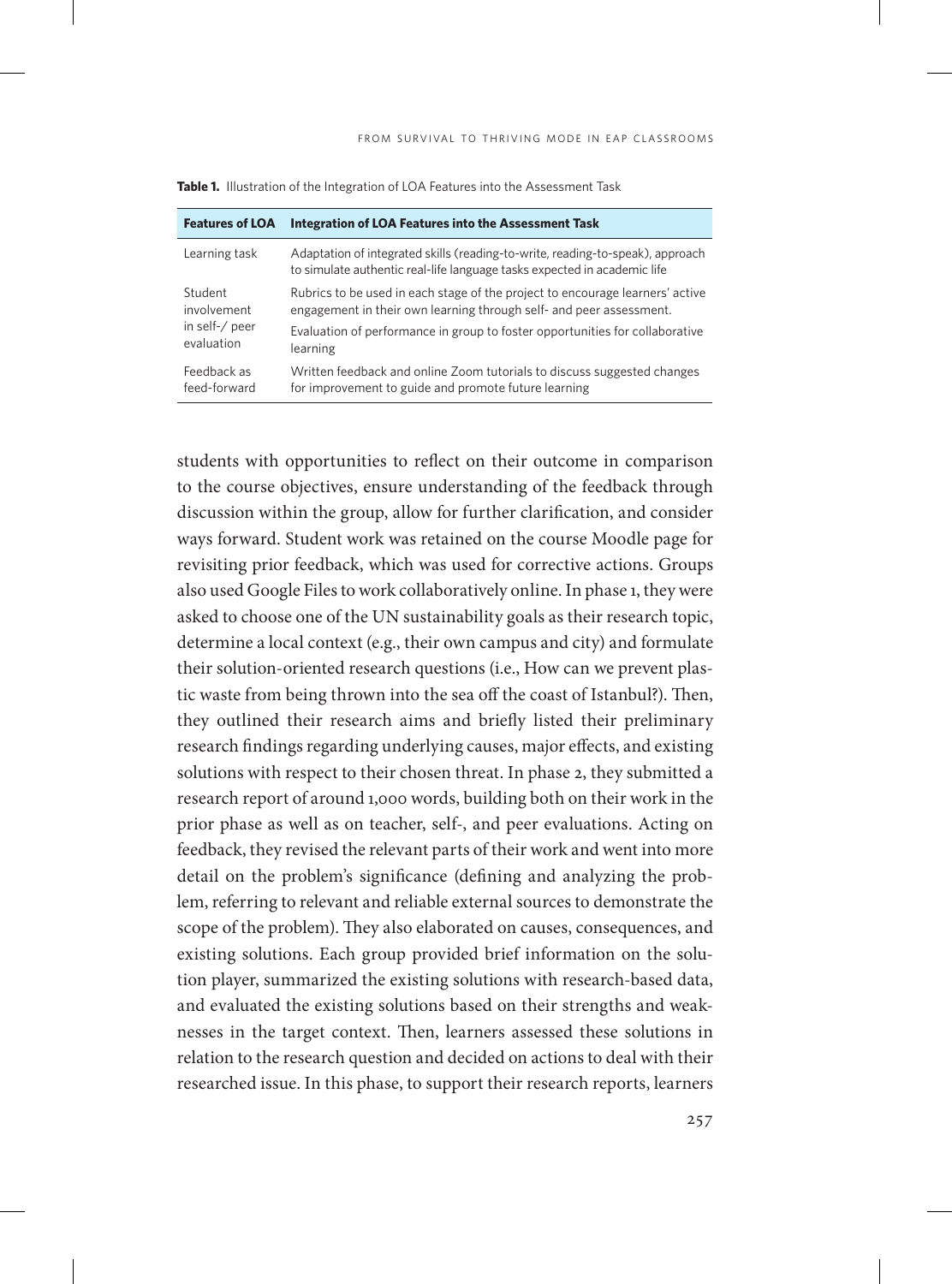cited information from course readings and their selected research-based sources in line with academic conventions (e.g., using citation practices such as quoting, paraphrasing, summarizing, and referencing). In phase 3, groups explained their own solution in detail and provided justification for its superiority to existing ones within the chosen context. At the end of phase 3, groups submitted their final draft after considering the feedback provided. They performed group presentations of their project with suggested solutions to their chosen sustainability problem in online Zoom meetings.

#### **Participants**

This study was conducted with undergraduate Turkish native speakers enrolled in an undergraduate EAP program at a Turkish University. There were 45 volunteer students who completed the questionnaire, and 21 of these participated in group interviews. At the onset of the study, 60 students were invited to take part, and 75% responded to the questionnaire. These first-year university students had fulfilled the university English language entry requirement by achieving either a minimum of 65 on the institutional proficiency test or a mean average TOEFL iBT score of 80. They had taken a prerequisite undergraduate English course aiming to improve their academic skills (with a focus on reading and writing) and linguistic skills, based on the theme of "sustainability". In addition to establishing topic familiarity, this prior EAP course also took an integrated approach, employing reading-to-write assessment tasks to practice integrating sources into their own work. However, due to COVID-19 restrictions, the courses were moved online during the spring semester of the 2021 academic year (at the time of this study).

## Data collection and analysis

Perceptions of the online LOA task were gathered through a questionnaire and focus group interviews. Banerjee (2021) identifies interviews as a common data collection approach in L2 LOA studies. Focus groups consisted of group members who worked together during the assessment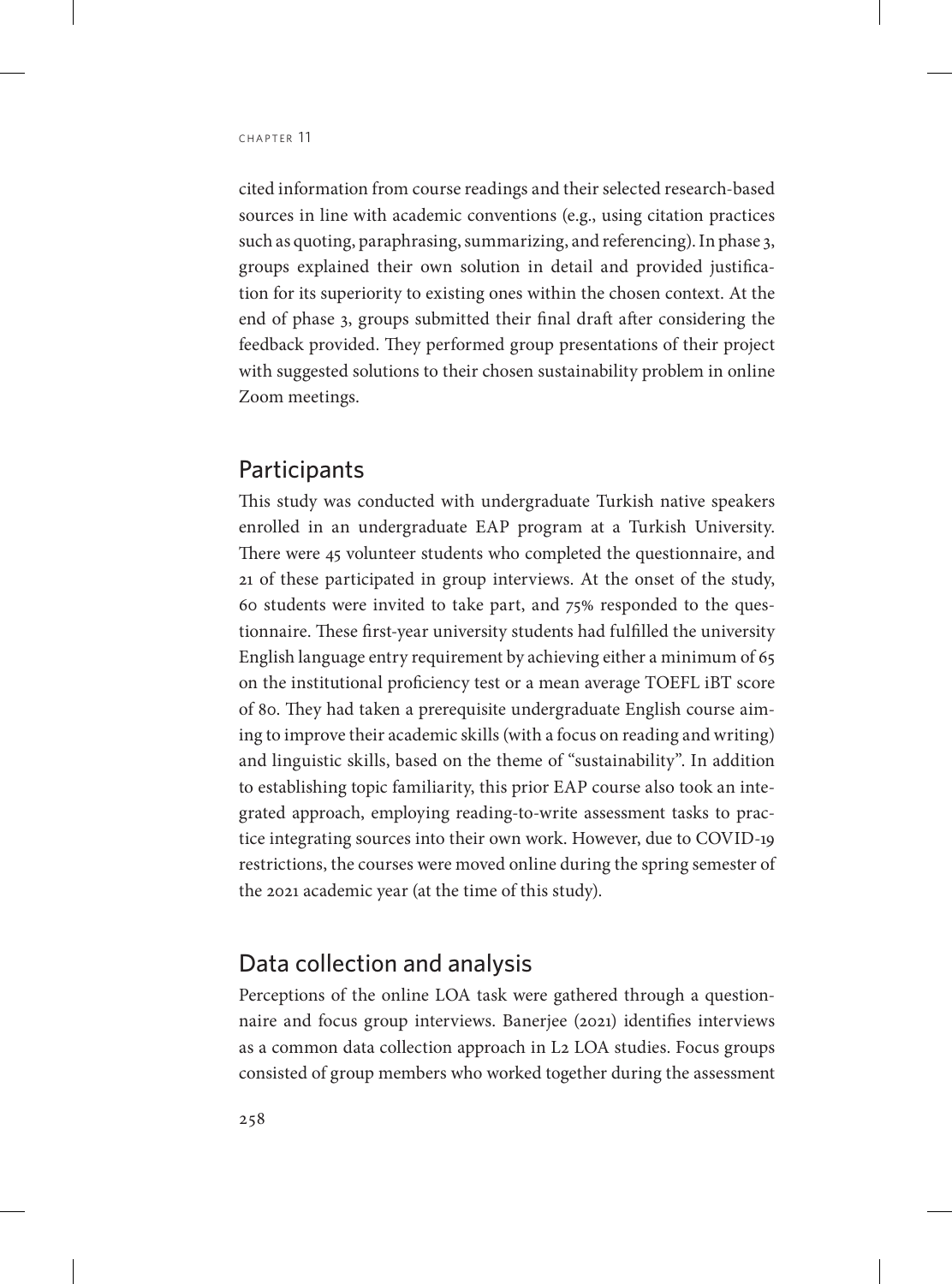process. These interviews generate diverse perspectives because the discussion allows negotiation about how meanings are made. Also, some participants feel safer discussing issues within a group rather than as an individual. "The discussion may lead to unanticipated findings because of the ways in which the discussion itself generates thoughts and feelings" (Blaxter et al., 2006, p. 194). Interviews were recorded and then transcribed. The data analysis incorporated inductive thematic analysis without being framed by *a priori* expectation (Thomas, 2006). During thematic analysis data was coded based on iterative reading, and then codes were merged into categories which conflated into main themes (Braun & Clarke, 2006). Quotations are incorporated into the findings of the current study to represent these main themes. On the other hand, questionnaire data were analyzed quantitatively with Statistical Package for the Social Sciences (SPSS) using descriptive statistics.

As their teacher and researcher, I briefed my students about the aims of the research and invited their voluntary participation. Informed consent of the participants was taken. The data collection process was conducted at the end of the semester. Focus group interviews were recorded and transcribed for later analysis. An "informant interview" approach was adapted, allowing participants to contribute to the research agenda to uncover relevant issues. I often initiated our interaction with phrases, such as "Can we talk a bit about …" and "Can you tell me about …" rather than confining their response to strictly structured and set questions (Atkins & Wallace, 2012).

To ensure trustworthiness and credibility of the data interpretations, triangulation and member checking were used. The researcher shared the emerging themes from the transcripts and asked participants to comment on the way the issues were framed and clarify any ambiguities.

## **Findings and discussion**

Regarding the participants' profiles, the majority (63%) considered themselves "good", and some "advanced" (19%) in terms of their information technology (IT) skills, while others believed (19%) that they had average level skills (Mdn = 3 and SD =  $0.62$ ). They also held a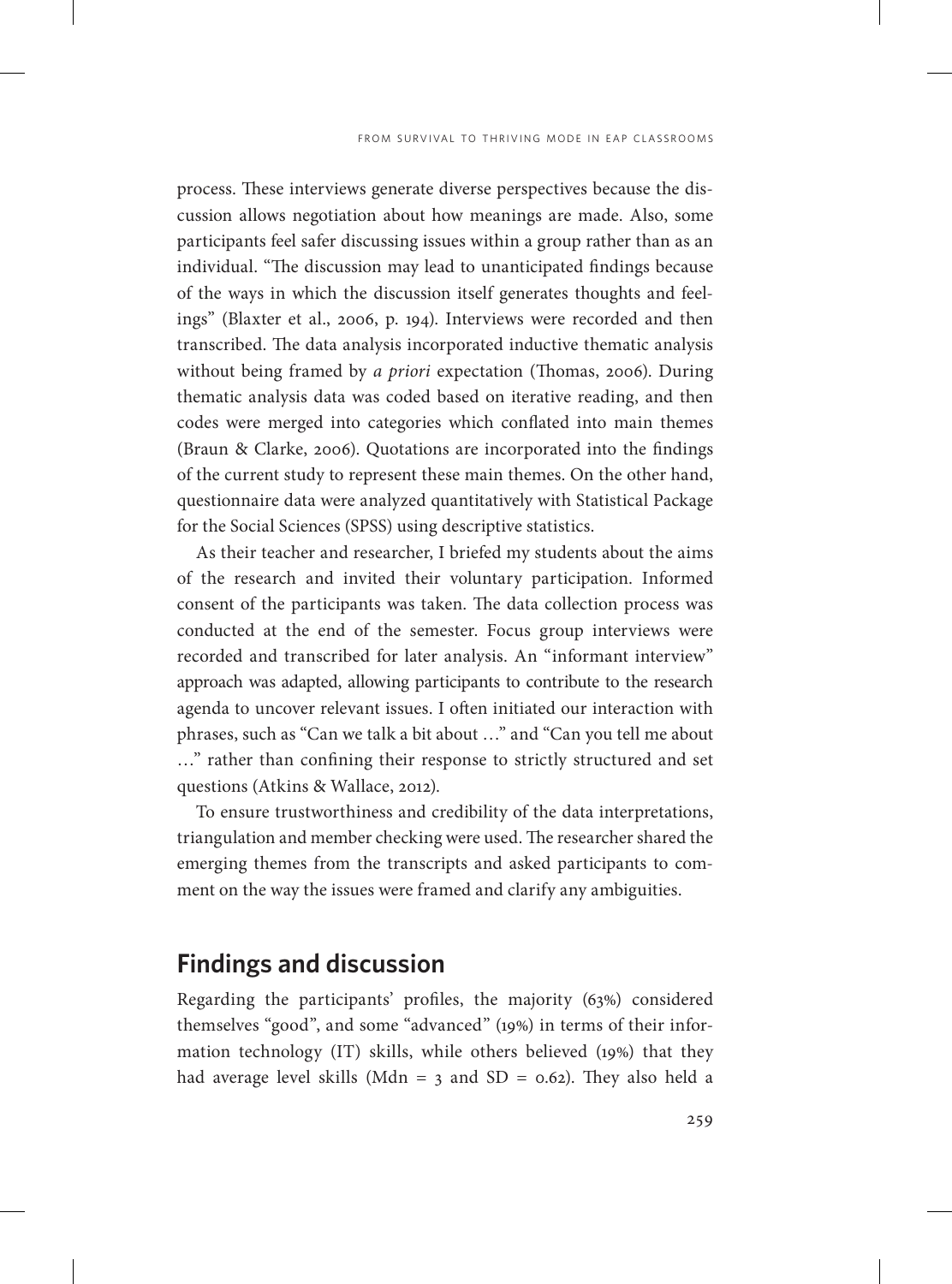positive impression regarding their participation in the online course; the overwhelming majority (91%) considered that they actively engaged  $(Mdn = 3$  and SD = 0.65).

Learners widely acknowledged favorable perceptions of the online LOA task as summarized in Table 2 below.

|                                                                                                                               | <b>Strongly</b><br><b>Disagree</b> |                | <b>Strongly</b><br>Agree |        |      |            |
|-------------------------------------------------------------------------------------------------------------------------------|------------------------------------|----------------|--------------------------|--------|------|------------|
|                                                                                                                               | 1                                  | $\overline{2}$ | 3                        | Δ.     |      | <b>Std</b> |
|                                                                                                                               | $(\%)$                             | (%)            | (%)                      | $(\%)$ | Mean | Dev        |
| 1. The online assessment task was easier<br>to complete in comparison to in-class<br>assessment (time & energy savings)       | 5                                  | 21             | 37                       | 37     | 3.07 | .88        |
| 2. The online assessment platforms<br>(e.g., LMS, Turn-it-in, Zoom, Panopto)<br>were user-friendly                            | ∩                                  | $\overline{7}$ | 49                       | 44     | 3.37 | -62        |
| 3. The online assessment (in terms of<br>delivery, tools, and posting of results)<br>in this course was fair and transparent. | ∩                                  | 2.3            | 47                       | 51     | 3.50 | -55        |
| 4. I was comfortable with the assessment<br>platforms during online learning                                                  | ∩                                  | 2.3            | 44                       | 54     | 3.51 | -55        |
| 5. The online assessment task helped me<br>understand how much I had learned and<br>what more I needed to learn.              | ∩                                  | 14             | 42                       | 44     | 3.30 | -70        |

**Table 2.** Summary of Student Perceptions of the Online LOA Task

Students' response to the questionnaire revealed that some factors are deemed important for quality student learning in online LOA. The majority of the learners (74%) expressed that the online assessment task was easier to complete in comparison to the in-class assessment with regard to the time and effort required to fulfil the task. In addition, it was reported that the overwhelming majority (93%) considered the online platforms that are used to carry out assessment to be user-friendly. During the interviews some students further highlighted user-friendliness by referring to the easy access to their previous work as well as the feedback from their teacher, which in turn was reported to bring about longer engagement opportunities. Also, 98% perceived online assessment as "fair" and "transparent" regarding the delivery, tools, and posting of the results. Nearly all students pointed out that they felt comfortable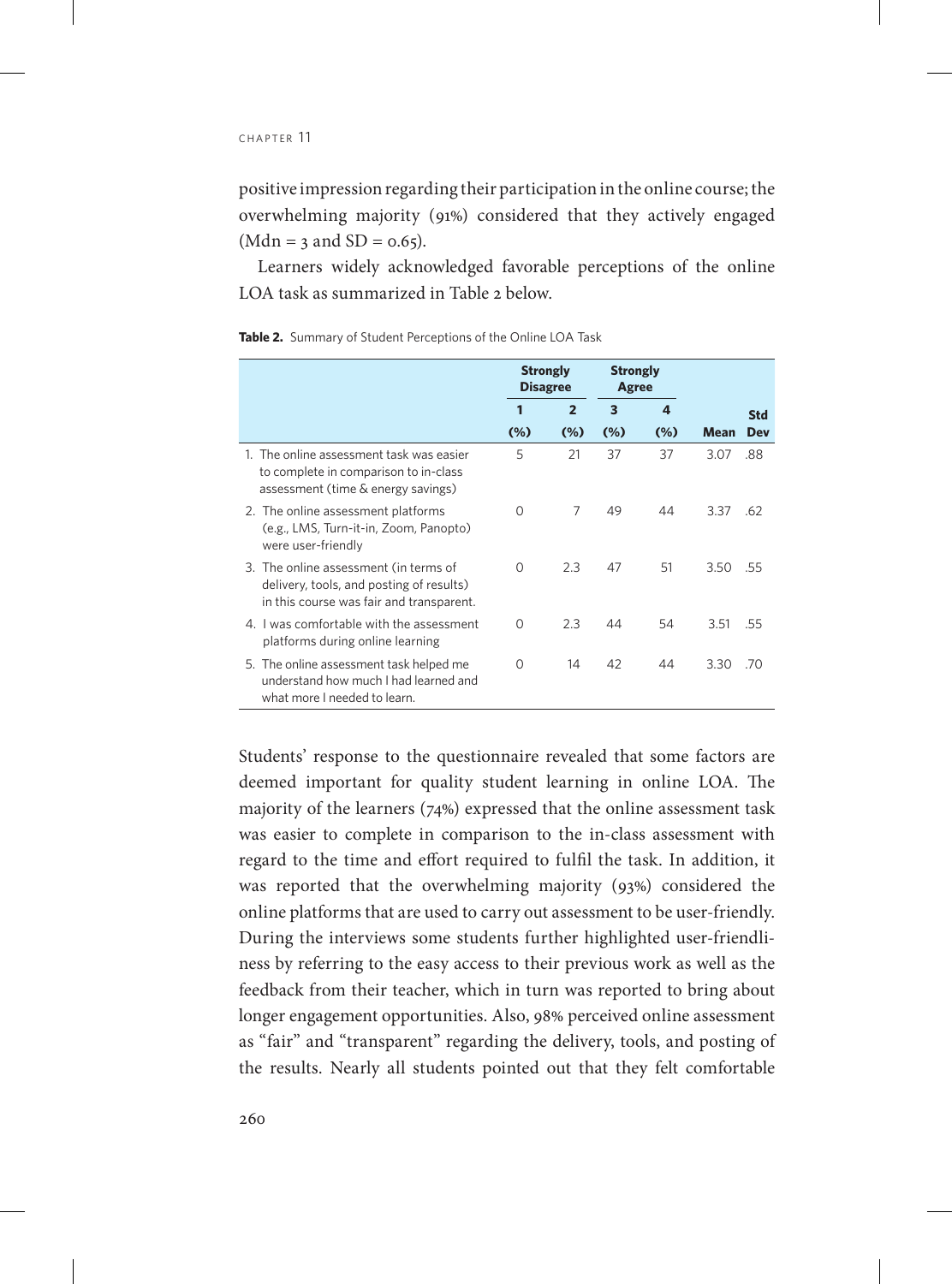with the assessment platforms during online learning. However, during interviews some students expressed that the shift to digital learning was challenging. Consequently, the positive trends expressed by the students may imply that these factors are deemed significant in facilitating quality student learning through online assessment tasks which adopt an LOA framework. An important finding was that the overwhelming majority (86%) believed that the online assessment task positively impacted their learning, implying a change and growth in their language and academic skills. This finding was also reflected by the interview results.

Interview findings revealed further details and led to the identification of three emerging themes: (1) social learning through collaboration and dialogue, (2) deeper learning, and (3) the prolonged effects of online LOA assessment tasks and their interaction with student learning.

## Social learning through collaboration and dialogue

Findings revealed diverse perceptions regarding the emergency online learning experience. Some students expressed that this experience had been difficult and challenging. One participant stated: "This time period's been cold and dark both mentally and socially". Another disagreed: "Online learning's been efficient and easy because you're only a click away from each class" (S2). Similarly, learners expressed diverse opinions about the online LOA assessment task and the way it interacted with their learning.

Learners acknowledged that the assessment task positively impacted their learning, indicating opportunities for socialization and dialogue; however, the degree of effectiveness depended on factors related to individuals, such as motivation, approach to learning, and group dynamics. A student commented:

My group consisted of people who really wanted to do something. We made a fair distribution of duties in the group, and everyone had a fair workload. However, my friends in other groups complained about their groups because they said the others in their group didn't do anything. We were lucky, and we did well. (S7)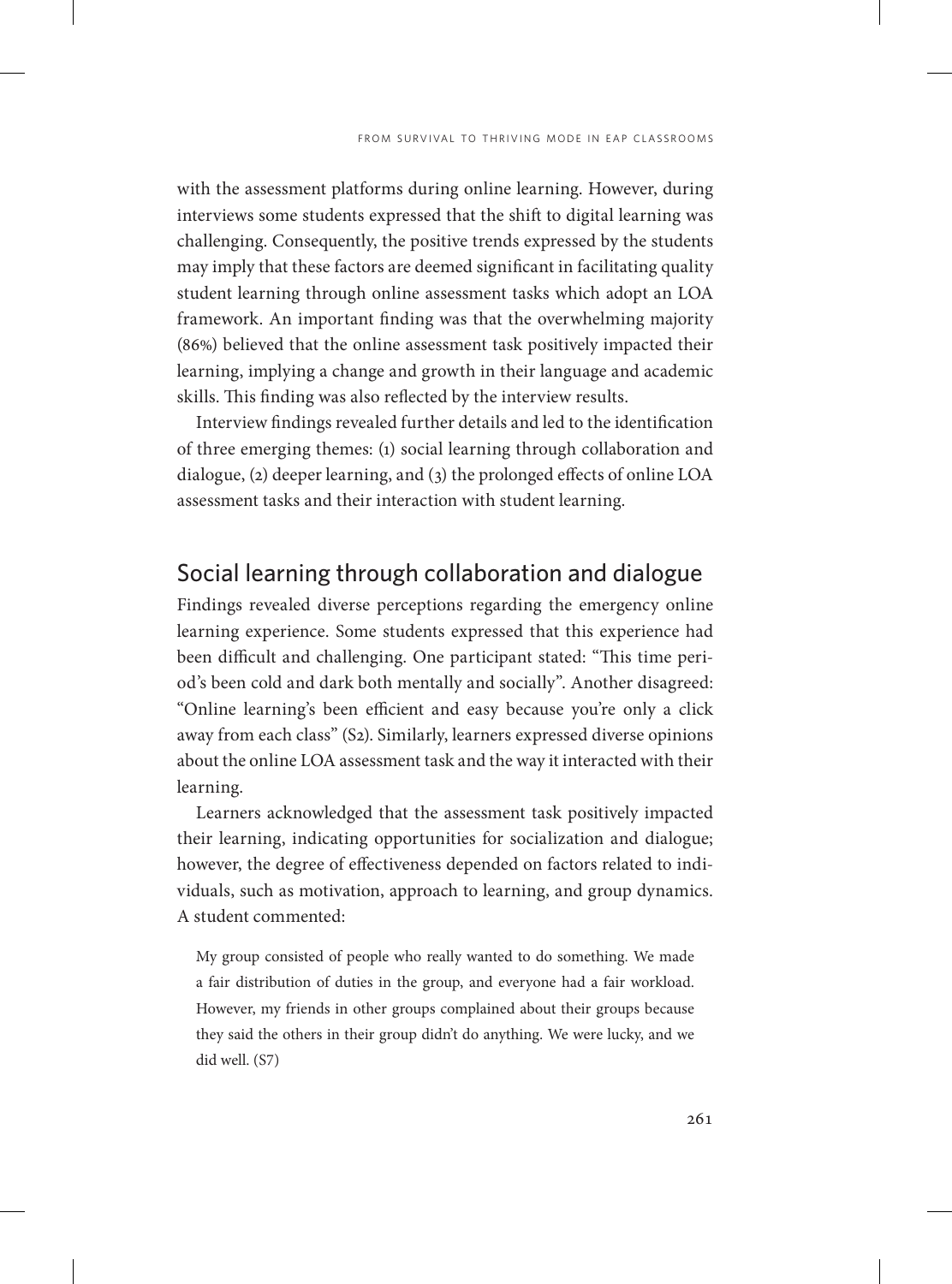Different opinions were voiced regarding the effectiveness of online group work during this assessment task. Some learners contended that working online hampered their socialization process, as expressed in the following quotation:

If we were physically at school, we could have gotten together and worked on the project. But using Zoom made things less effective. Sometimes we just shared the work, and everyone worked individually. If this had been face-toface, we could have built up the group dynamics much faster and worked much more efficiently. (S1)

For others, however, working online as a group was a valuable learning experience. One student asserted: "I think working online helped us to socialize with one another. I was able to stay in contact with others. I usually can't easily get to know people in my classes. But here through this project, I had my group members as friends" (S5). In a similar vein, another student remarked that the project provided a rationale for them to engage in communication and dialogue:

We were also using Zoom and breakout rooms in other courses, too. In one of them, we were told one day to go to a breakout room and discuss a topic with our other group members. But when we got there, nobody spoke. We didn't even turn on our cameras. It was like we'd closed a curtain on each other. So, we were there, but at the same time we weren't. But in a project like this, which lasted for a whole semester, our discussions in breakout rooms were meaningful. We participated, befriended each other, and had open communication. (S9)

## Deeper learning

Participants widely acknowledged that the online LOA program provided opportunities for effective learning. Students seemed to believe in its benefits, especially in terms of writing and reading skills. One conceded:

Writing is hard. And it's gotten a lot more difficult, especially for our generation, one that doesn't read and write a lot. In this respect, I think I've improved a lot. This project was different from the writing work I did in previous classes. It was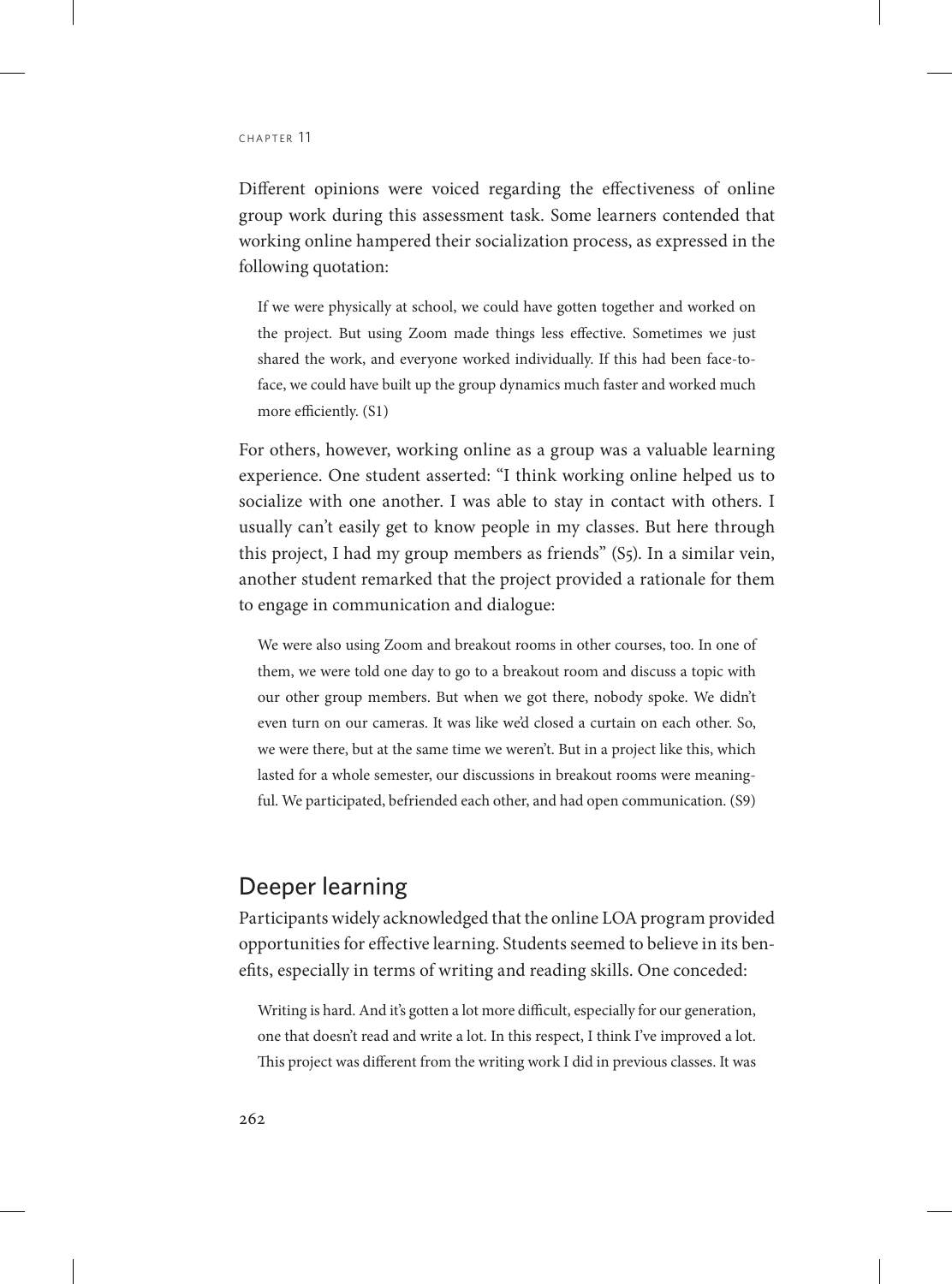in the style of deep learning. It's very important to read the texts, pay attention to the keywords, extract the main ideas, then synthesize them with your own ideas and use them in quotations. I think it's a lifelong learning opportunity. It's an experience that every student at the university should have. (S12)

Overall positive perceptions were expressed in the questionnaire and interviews regarding the assessment task's impact upon learning, and these echo conclusions of previous LOA studies (Baker et al., 2021; Bayat et al., 2017; Navaie, 2018; Salamoura & Morgan, 2021).

When considering the impacts of the online assessment task upon learning, learners tended to make comparisons with the one-shot online exams in other departmental courses. Almost all expressed their appreciation for the EAP course's process-based LOA program, praising its opportunities for deeper learning. Some learners argued that the assessment task in this study motivated/guided them in setting goals and provided opportunities for collaborative learning and better comprehension:

I think it was to our advantage that there is no specific exam for this course and that we worked on the project throughout the entire semester. We learned a lot. We worked in a step- by- step way, planning what to do next, helping each other. I think we liked it a lot, and so we studied more. (S3)

It can be inferred that the online LOA task improved motivation, resonating with previous research findings (Keppell & Carless, 2006).

Some students acknowledged the authenticity of the skills targeted in the course and tested through the assessment task. These skills were seen as transferable to academic courses beyond this one. As one student postulated:

While doing this research project, we learned about how to conduct research using reliable sources, and it was very beneficial. I made use of this skill in my other courses as well. Similarly, I think what I learned about citation skills was also very useful. (S9)

Furthermore, one learner praised the real-life skills that the task encompassed, highlighting the benefits of having felt greater motivation and a more positive attitude towards learning: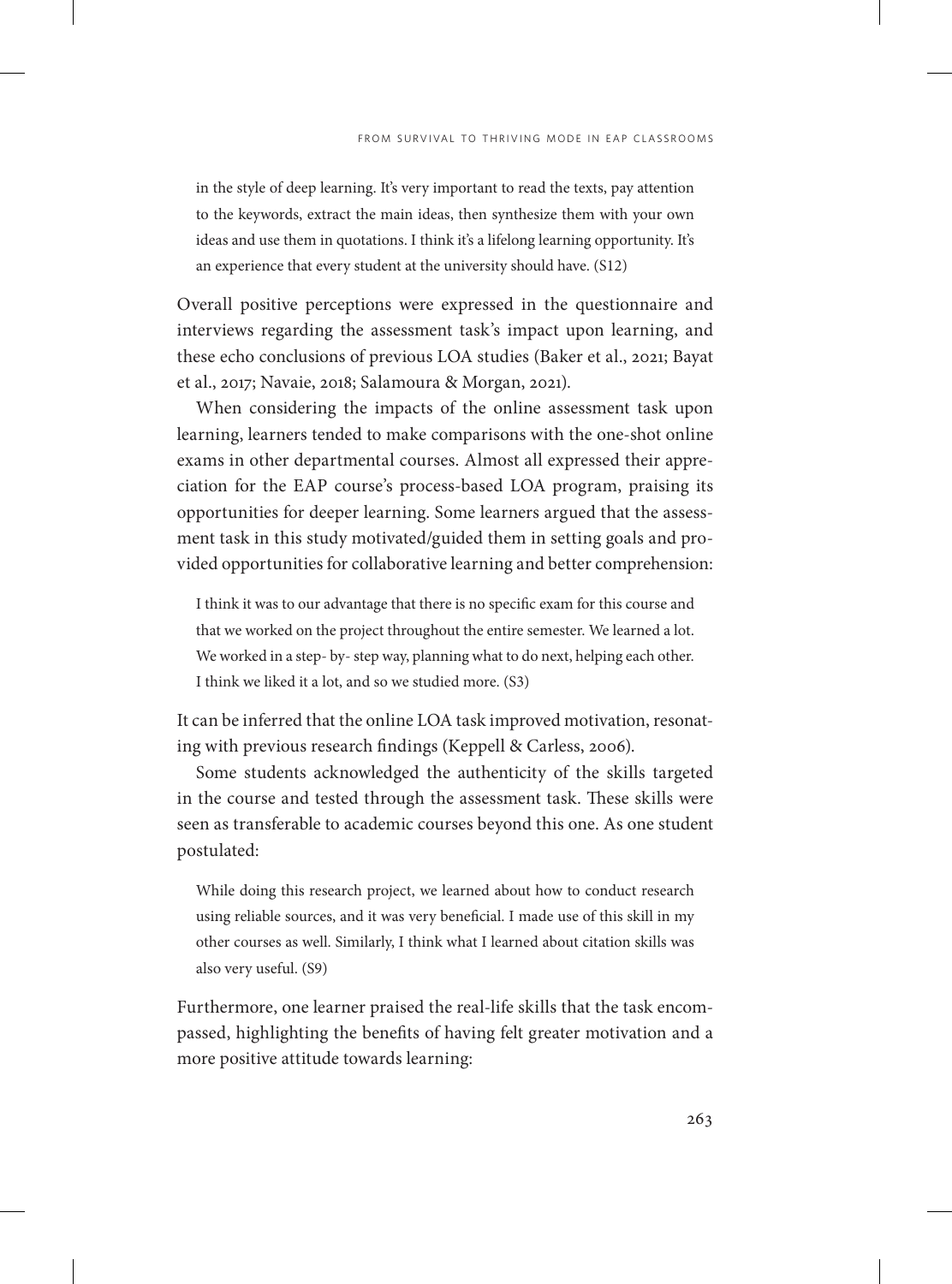To be honest, my perception of English courses was a bit negative. I thought I already knew a lot of English, what was the point? But then when we created our project, I really felt excited, and I worked hard. It was great to make and present a project that we loved doing. It seemed like there was nothing we couldn't do in the project. It was very close to real life. (S11)

Such positive views suggest that employing integrated skills approach in LOA via inquiry-based activities and authentic problems piqued learners' curiosity, encouraged critical reflection, questioning, and knowledge-building around genuinely interesting topics; consequently, it created opportunities for deeper learning as well as higher levels of engagement.

It was also argued that the assessment program targeted real-life skills commonly required in professional life beyond formal education and was seen as "a good practice for the future" (S14). One student pointed out that the integrated skills, and academic citation practices, would be valuable in an academic career. Another prioritized the group work required: "Group work's an experience that must definitely be acquired because in working life, there's a lot of teamwork, or group work. When evaluated in this way, it's critical to gain group work experience at university" (S21). These findings align with prior studies emphasizing sustainability in LOA schemes (Boud & Soler, 2016; Zeng et al. 2018).

However, the speaking component (i.e. delivering an online presentation) received some criticism in terms of authenticity. One student commented:

I don't think that doing presentations online on Zoom seems real. It's not possible to have eye contact with people. I felt like I was talking into thin air. I was talking to a camera … Not being able to see other students and their reactions stressed me out. (S15)

Another learner drew attention to the differences between face-to-face and online presentations:

Presenting online is different. When we do presentation in an in-person class, we must be careful about different criteria. Body language, for example, is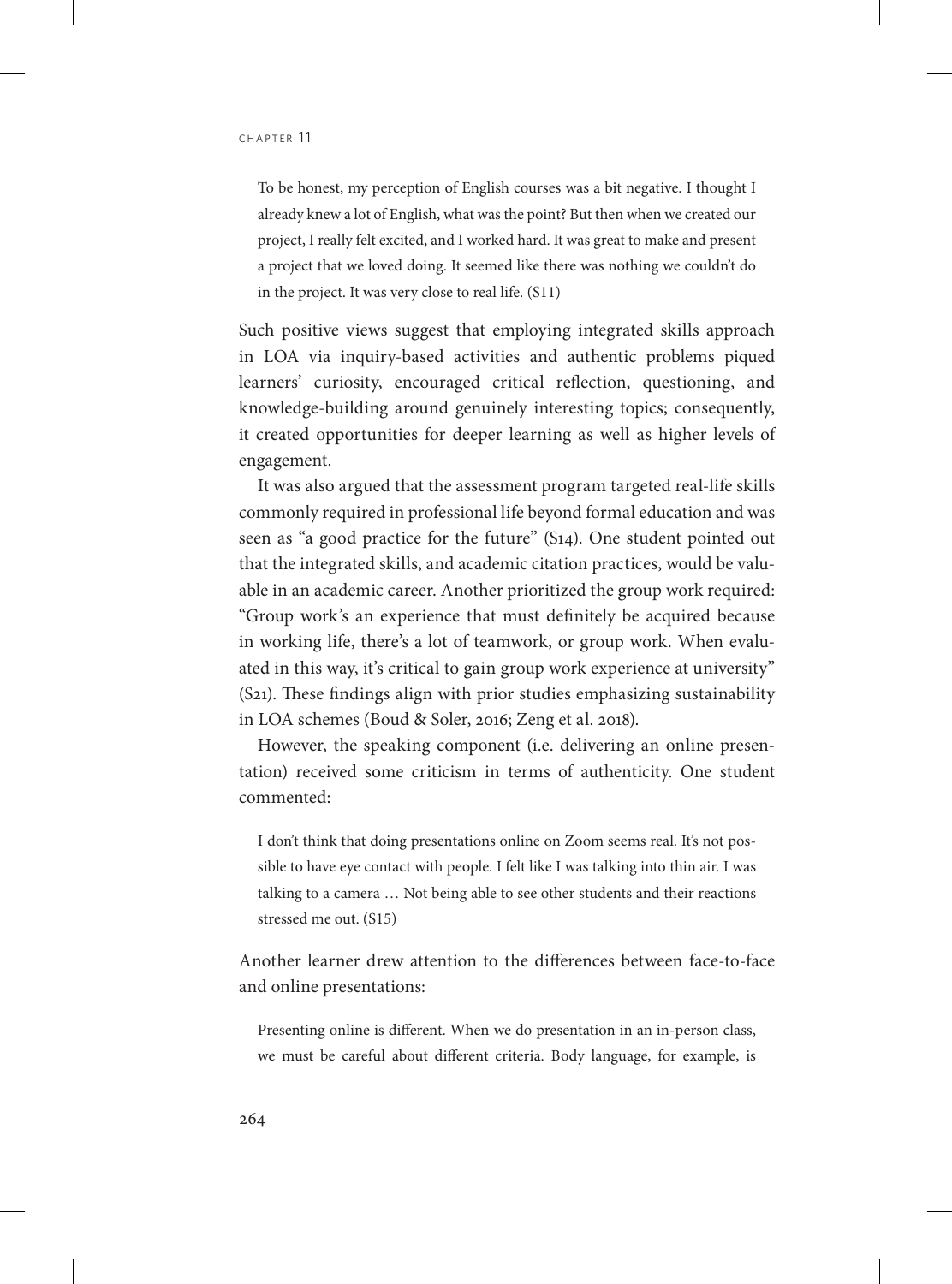important to me. So, presenting online was difficult for me. I think standing up and presenting in front of other people is much different. (S17)

From the above-mentioned comments, it can be inferred that online learning may require a reassessment of the construct of speaking when delivering a presentation.

#### Longer engagement

Learner responses in interviews posited prolonged engagement in learning through feedback, performance self-evaluation, and accessing online records. To begin, learners reported using teacher feedback to improve their work in each stage of the assessment task*.* One commented:

In each step of the project, we had to improve our work based on teacher feedback. We also evaluated it ourselves. It was like making a promise to ourselves. I think all of us felt responsible to build something step-by-step and put in effort to make our work better. (S13)

Some stated that they worked with the assessment rubric to evaluate their performance and combine teacher feedback with their own self-evaluation while revising their drafts. The phrases "making a promise", "feel responsible", "build something", and "put in effort to make our work better" signify both commitment and strategy use to improve one's own outcome. Learners reported actively employing rubrics to understand learning expectations and use as a planning tool in their revisions. This quotation highlights the point that self-evaluation was deemed a factor that triggered students' prolonged engagement with the task via sustained effort to understand learning expectations. Thus, both teacherand self-evaluations are considered to be a means for making learning transparent for students and providing scaffolding for their understanding of the learning objectives, leading to enhanced performance.

However, not all held this view; indeed, the focus on evaluating one's own performance with rubrics was criticized by some learners, who argued that emphasis should be placed upon teacher feedback rather than self-evaluation: "I think self-evaluation of our work was ineffective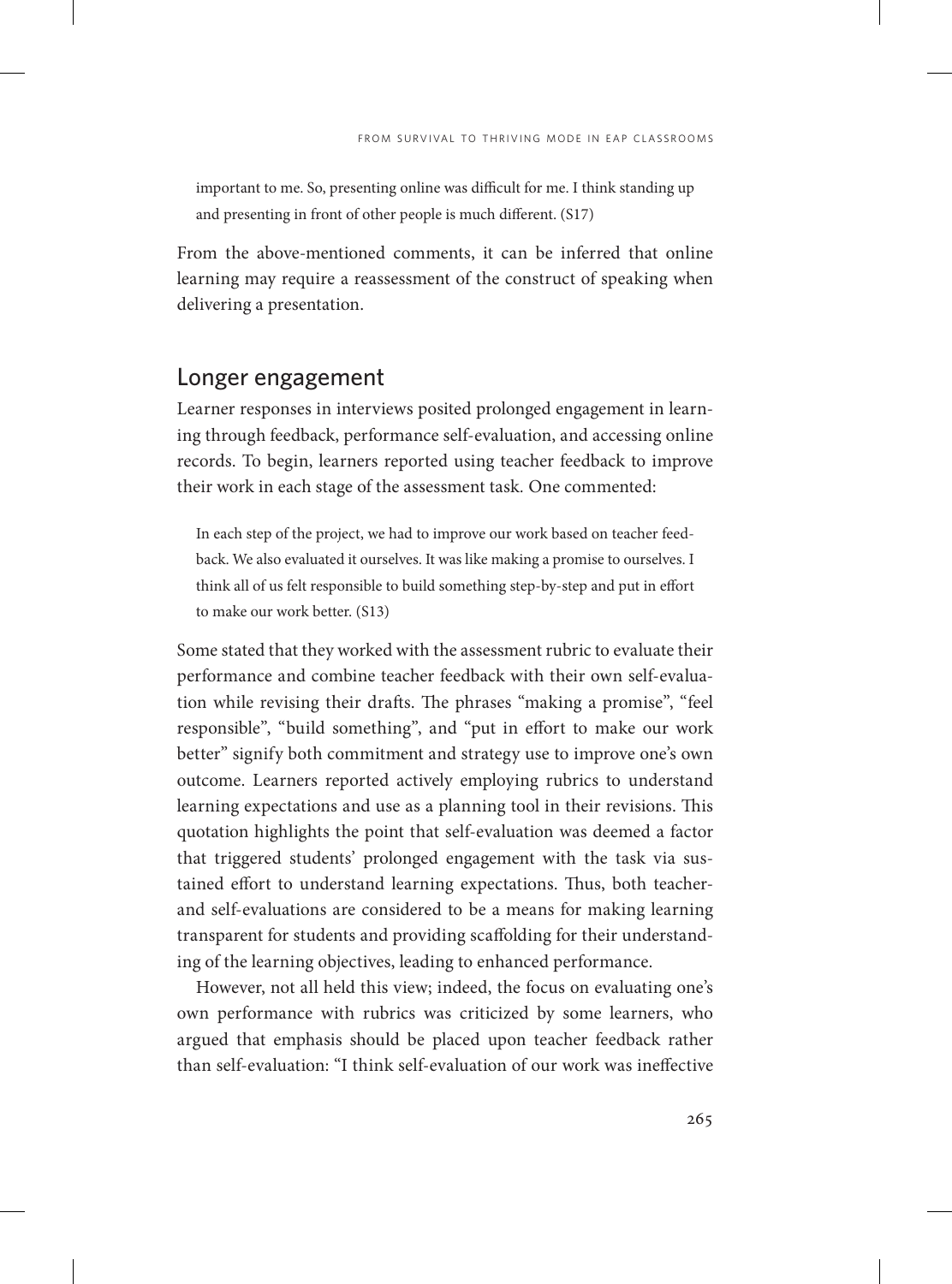because some of us took it lightly. And after all, our teacher's feedback was the most important" (S18). In addition, as seen in the following quotation, some students expressed discomfort with giving peer feedback, fearing that it would harm their social interaction: "It's difficult to give feedback to your friend. They may resent it. Also, I've never worked with criteria and giving feedback to my friends before. So, I'm not very good at it" (S16). This leads to the inference that some consider peer evaluation as an alien and unfamiliar practice that has not been an aspect of their previous learning experience.

Secondly, some learners felt that keeping and accessing records online enhanced their engagement. All course content and drafts were kept on the learning management system (LMS), and students expressed mixed (but mainly positive) views about having easy access to these materials. One stated: "I think it's super to have all the materials online. With online learning my attention is more focused working online instead of worksheets and papers. I became more organized. It's great to be able to access them whenever I want" (S8). However, other remarks indicated that the shift to digital learning has been challenging: "It was difficult to have all the material on the screen. Normally, I'm a person who's very used to paper" (S1). However, overall, most highlighted that online learning was well-supported by the record-keeping aspect of LOA tasks; consequently, this led to prolonged learner engagement and interaction with the course content. To illustrate, one participant concurred:

One of the best aspects of online learning was that lessons were recorded. We even recorded the tutorial session in which we were given feedback for our friend who'd missed the discussion. When we worked on our draft, we listened to our discussion because sometimes you might not understand written feedback. Hearing the discussion again was helpful. (S2)

Reviewing the video of their tutorial created an opportunity for students to lengthen their period of engagement. In relation to this point, Salamoura and Morgan (2021) remark that learning management systems and/or other digital platforms provide efficient technological support for collecting and recording different types of evidence which both shows learning and promotes it further.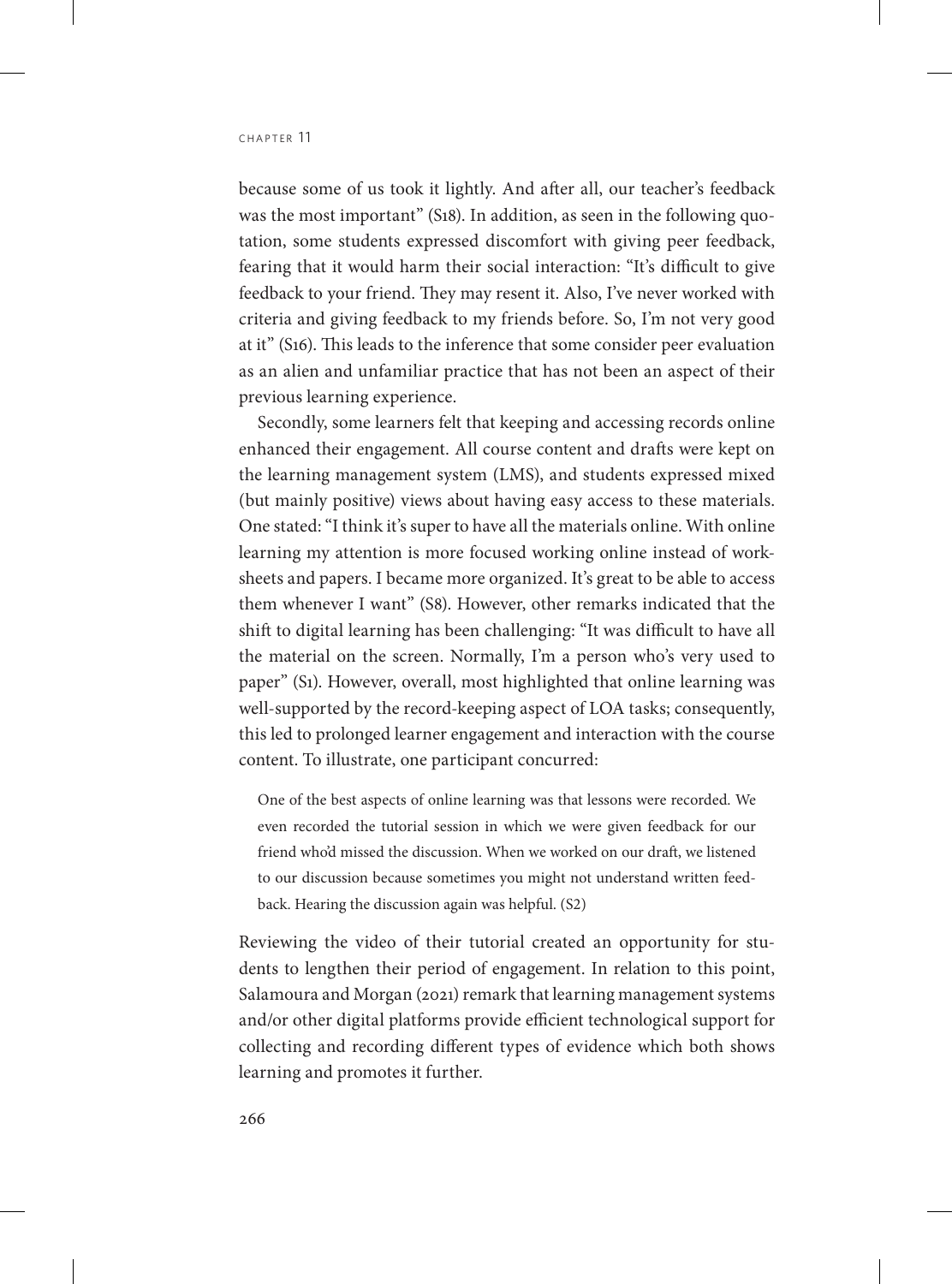# **Conclusion**

Students are key stakeholders in all assessment programs, including classroom-based assessment. The current study focused on how EAP students in a Turkish context perceived an online LOA-oriented integrated assessment task administered during emergency online education, and how they interpreted its effect on their learning. The assessment task was used both formatively and summatively, fulfilling a variety of assessment purposes, including AfL, AoL and AaL. Findings indicate that even under the difficult circumstances caused by COVID restrictions, the online LOA assessment task brought about a positive learning experience. Students reported having acquired improved language and academic skills due to the opportunities for collaboration and dialogue, deeper learning, and a longer period of engagement provided by the assessment task. The findings also reveal that the online assessment task facilitated longer engagement and critical reflection via record keeping, despite a certain amount of criticism regarding the emerging construct of delivering presentations online. In addition, there was evidence of a greater emphasis on teacher feedback over self- and peer evaluation by students when revising their written reports.

The present study holds several implications for teaching and assessment in EAP contexts in higher education. The analysis of the questionnaire and interview data reveals that integrated reading-to-write and reading-to-speak tasks were considered highly beneficial for the expansion of students' language and academic skills. Therefore, LOA-oriented integrated assessment tasks should be considered for EAP programs.

In addition, in view of criticism with respect to self- and peer evaluation, it is important to stimulate learners' engagement in their own learning and progress; thus, prior research studies have emphasized the development of student assessment literacy, or "evaluative expertise" (Carless, 2015). This can be achieved through explicit teaching on how to use criteria for self-/peer evaluation and examples/models, illustrating different levels of performance and how these correspond to the bands/ descriptors in the given criteria (Hamp-Lyons, 2017; Zeng et al., 2018). Sharing, clarifying, and discussing the criteria with learners is a key element for ensuring students' comprehension of learning aims (William,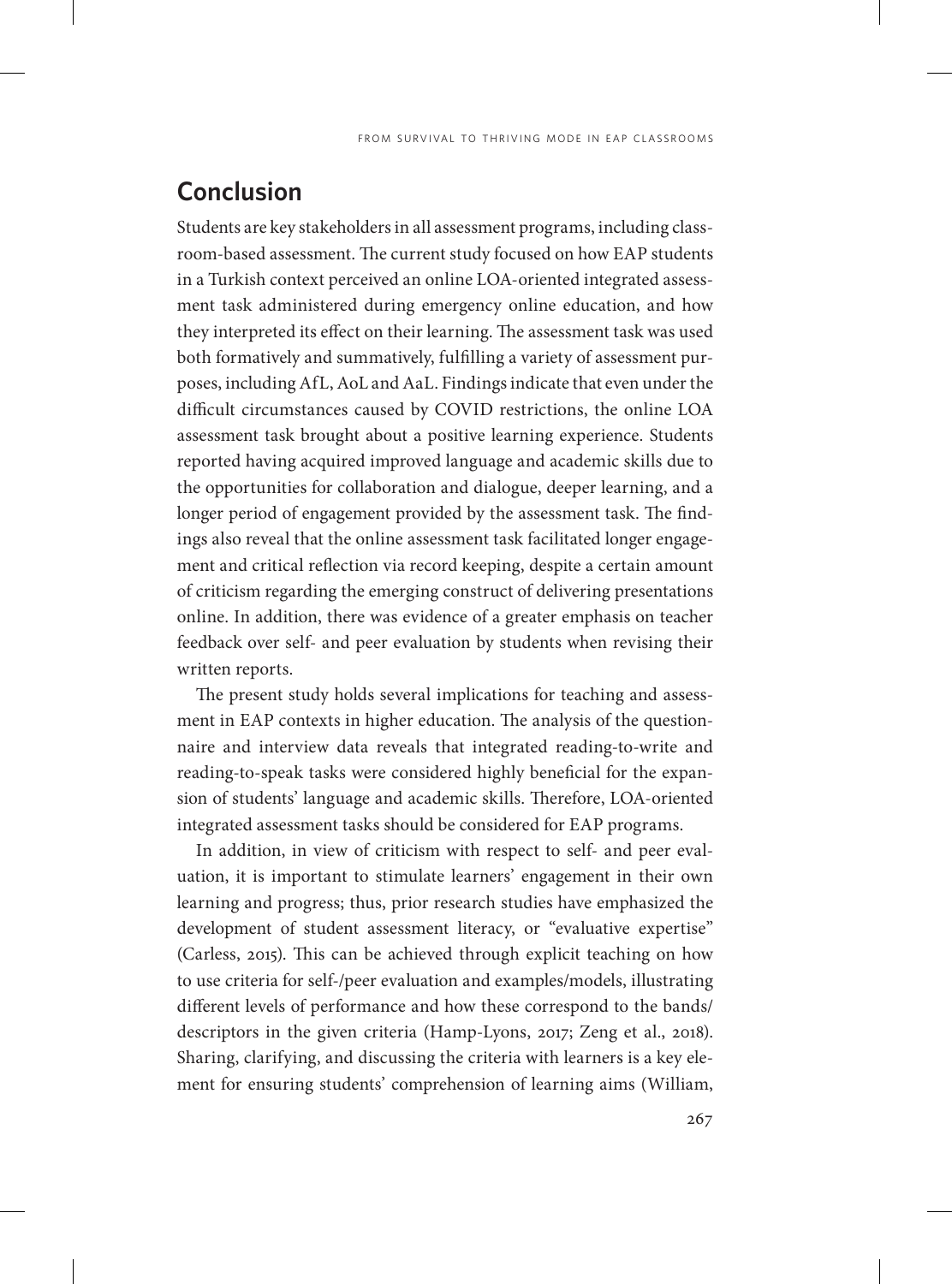2011). One possible approach is integrating learner training in assessment into instruction in local context, along with other approaches which rely on LOA, to support effective assessment practice, boost learners' evaluative expertise, and create a learning culture (Zeng et al., 2018).

As an illustration, teachers may create activities to raise students' awareness of self-/peer evaluation procedures and processes. Learners expressed positive perceptions regarding the group tutorials with teacher feedback and found watching these videos later to be helpful as well. Fulcher (2021) posits "when learners have received peer or teacher feedback, this involves creating activities in which they have time to consider the feedback, ensure they have understood it through discussion with other learners or asking the teacher, and attempting parts of the task again in order to see if they can change the quality of their performance" (p. 44). Other useful forms of training may include in-class demonstrations and modeling through the use of rubrics, followed by work in teacher-student conferences (Shen et al., 2020).

The study is limited in terms of educational context and confined to a particular time and student profile; as a result, it is considered necessary to explore the efficacy of LOA in different educational contexts, which will facilitate professional learning by practitioners, administrators, and researchers alike (Khan & Hassan, 2021). Therefore, future research areas may be expanded to include the perceptions of diverse stakeholders. In addition, written outcomes could be examined in follow-up studies to identify students' progress in learning; this can in turn shed light on the relationship between student beliefs about LOA and its actual impact on their learning.

#### **References**

Atkins, L., & Wallace, S. (2012). *Qualitative research in education*. Sage Publications. Aitken, N. (2012). Student voice in fair assessment. In C. F. Webber & J. L. Lupart (Eds.), *Leading Student Assessment*. Springer.

Baker, B., Polikar, S., & Homayounzadeh, M. (2021). 'I was not thoughtful enough before': Exploiting the learning-oriented-assessment potential of a test-takeroriented rubric for summative assessment. In A. Gebril (Ed.), *Learning-oriented language assessment: Putting theory into practice* (pp. 162–181). Routledge.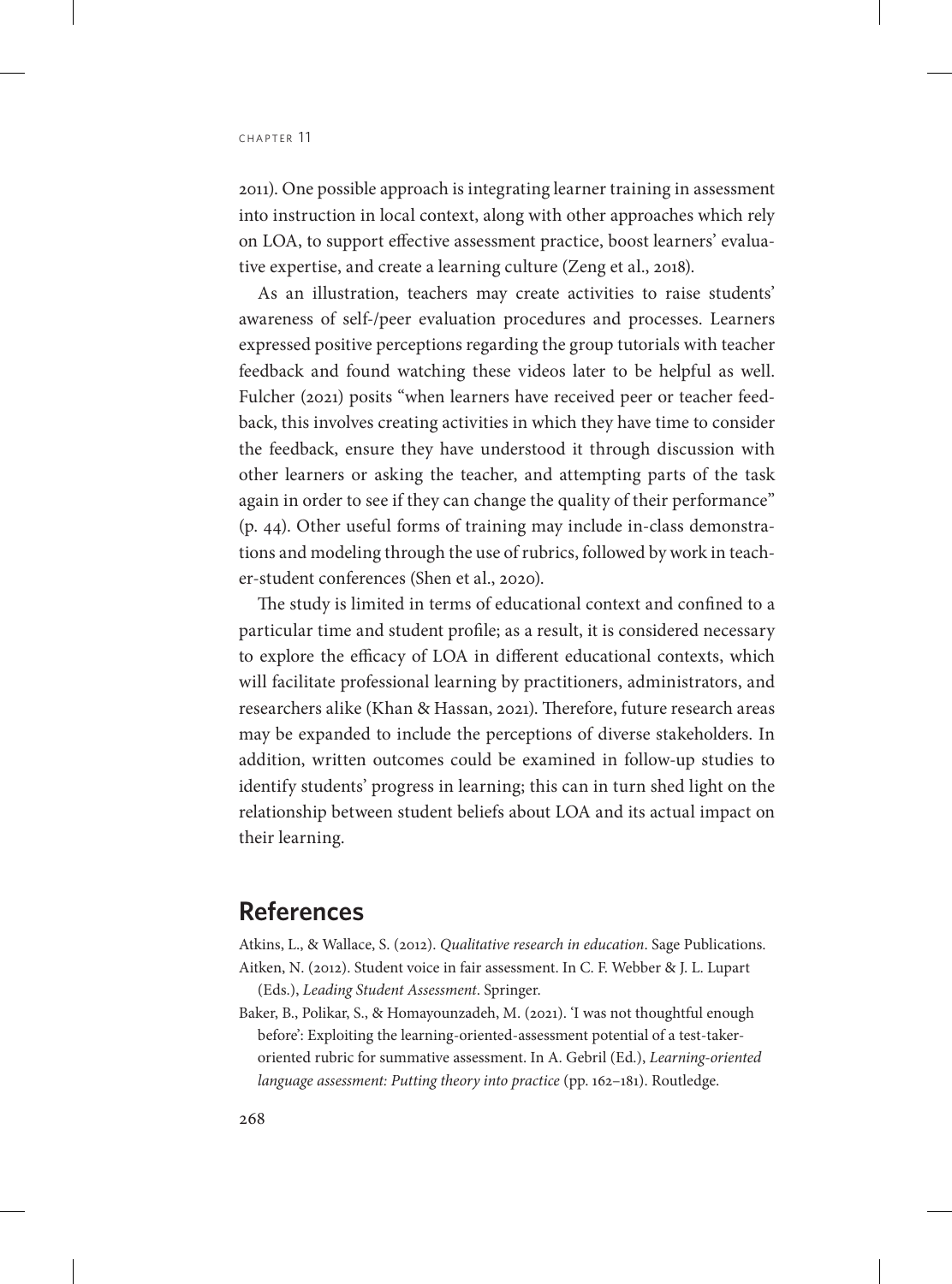- Banarjee, H. L. (2021). Approaches to researching learning-oriented assessment in second and foreign language classrooms. In A. Gebril (Ed.), *Learning-oriented language assessment: Putting theory into practice* (pp. 182–206). Routledge.
- Bayat, A., Jamshidipour, A., & Hashemi, M. (2017). The beneficial impacts of applying formative assessment on Iranian university students' anxiety reduction and listening efficacy. *International Journal of Languages' Education and Teaching, 5*(2), 1–11.

Black, P., & Wiliam, D. (1998). Assessment and classroom learning. *Assessment in Education: Principles, Policy & Practice*, *5*(1), 7–74.

Blaxter, L., Hughes, C., & Tight, M. (2006). *How to research*. Open University Press.

Braun, V., & Clarke, V. (2006). Using thematic analysis in psychology. *Qualitative Research in Psychology 3*(2), 77–101. <https://doi.org/10.1191/1478088706qp063oa>

Boud, D., & Falchikov, N. (2006). Aligning assessment with long‐term learning. *Assessment and Evaluation in Higher Education, 31*(4), 399–413. [https://doi.](https://doi.org/10.1080/02602930600679050) [org/10.1080/02602930600679050](https://doi.org/10.1080/02602930600679050)

Boud, D., & Soler, R. (2016). Sustainable assessment revisited. *Assessment & Evaluation in Higher Education, 41*(3), 400–413.

- Bozkurt, A., & Sharma, R. C. (2020). Emergency remote teaching in a time of global crisis due to the corona virus pandemic. *Asian Journal of Distance Education, 15*(1), i–vi.
- Carless, D., Joughin, G., & Liu, N. F. (2006). *How assessment supports learning: Learning-oriented assessment in action.* Hong Kong University Press.
- Carless, D. (2015). Exploring learning-oriented assessment processes. *Higher Education, 69*, 963–976.
- Duncan, N. (2007). Feed-forward: Improving students' use of tutor comments. *Assessment & Evaluation in Higher Education, 32*(3), 271–283.
- Fulcher, G. (2021). Language assessment literacy in a learning-oriented assessment framework. In A. Gebril (Ed.). *Learning-oriented language assessment: Putting theory into practice* (pp. 34–48). Routledge
- Fyfe, B., & Vella, C. (2012). Assessment rubric as teaching tool: Learning how to 'tick all the boxes'. *Research Notes, 48*, 30–36.

Green, A. (2017). Learning-oriented language test preparation materials: A contradiction in terms? *Papers in Language Testing and Assessment*, *6*(1), 112–132.

- Hamp-Lyons, L. (2017). Language assessment literacy for learning-oriented language assessment, *Papers in Language Testing and Assessment, 6*(1), 88–111.
- Hartle, S. (2020). Combining formative and summative practices in higher education ELT: Implementing learning-oriented assessment. *Cambridge Assessment English – Research Notes*, 77.
- Keppell, M., & Carless, D. (2006). Learning‐oriented assessment: A technology‐ based case study. *Assessment in Education: Principles, Policy & Practice, 13*(2), 179–191.